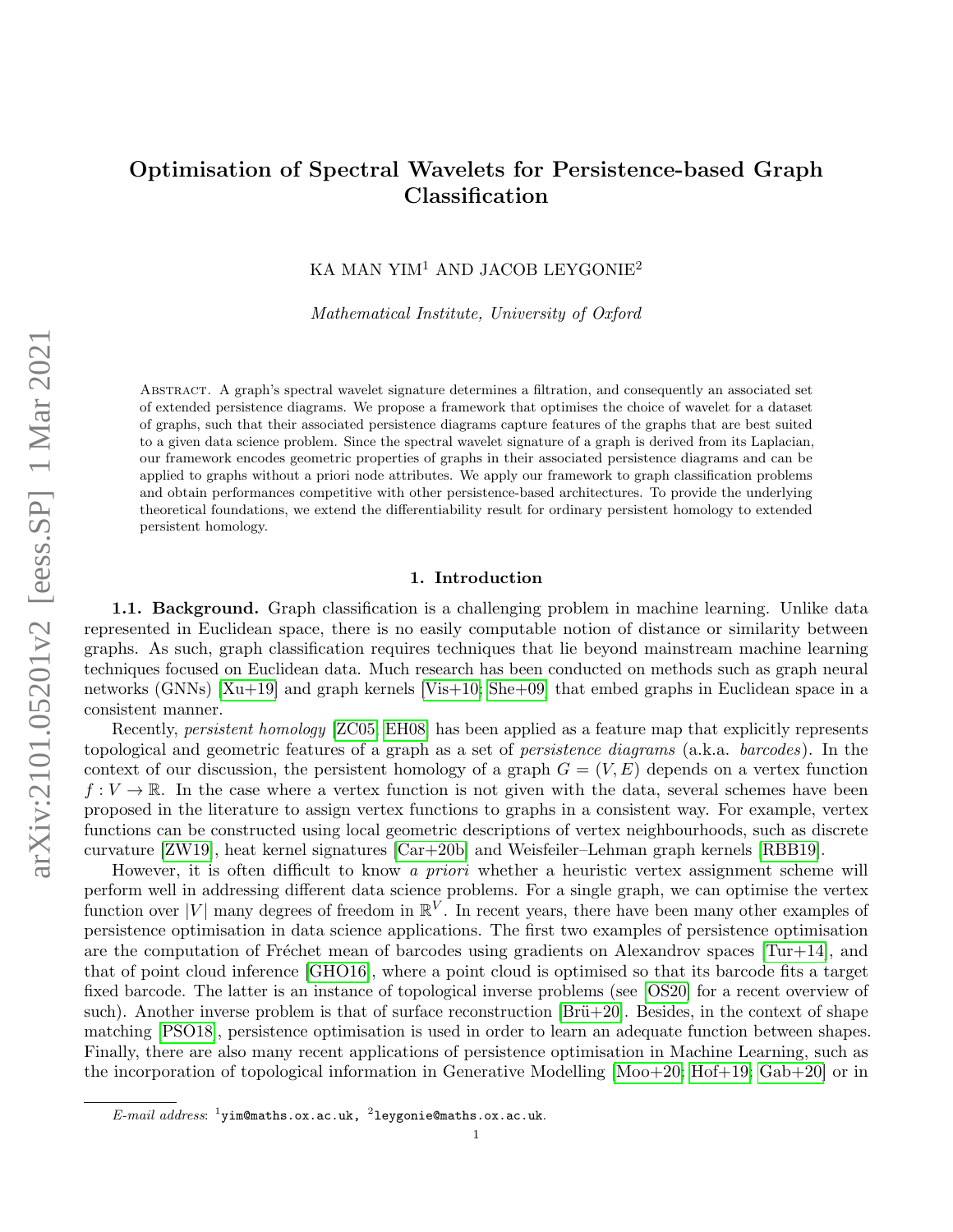Image Segmentation  $[Hu+19; Col-19]$  $[Hu+19; Col-19]$ , the design of topological losses for Regularization in supervised learning [\[Che+19\]](#page-14-8) or for dimension reduction [\[Kac20\]](#page-15-6).

Each of these applications can be thought of as minimising a certain loss function over a manifold  $\mathcal M$ of parameters:

$$
\min\nolimits_{\theta \in \mathcal{M}} \mathcal{L}(\theta),
$$

where  $\mathcal{L}: \mathcal{M} \to \mathbf{Bar}^N \to \mathbb{R}$  factors through the space  $\mathbf{Bar}^N$  of N-tuples of barcodes. The aim is to find the parameter  $\theta$  that best fits the application at hand. Gradient descent is a very popular approach in minimisation, but it requires the ability to differentiate the loss function. In fact, [\[LOT19\]](#page-14-9) provide notions of differentiability for maps in and out Bar that are compatible with smooth calculus, and show that the loss functions  $\mathcal L$  corresponding the applications cited in the above paragraph are generically differentiable. The use of (stochastic) gradient descent is further legitimated by  $[Car+20a]$ , where convergence guarantees on persistence optimisation problems are devised, using a recent study of stratified non-smooth optimisation problems  $[Day+20]$ . In practice, the minimisation of  $\mathcal L$  can be unstable due to its non-convexity and partial non-differentiability. Some research has been conducted in order to smooth and regularise the optimisation procedure [\[SWB20;](#page-15-9) [CD20\]](#page-15-10).

In a supervised learning setting, we want to optimise our vertex function assignment scheme over many individual graphs in a dataset. Since graphs may not share the same vertex set and come in different sizes, optimising over the  $|V|$  degrees of freedom of any one graph is not conducive to learning a vertex function assignment scheme that can generalise to another graph. The degrees of freedom in any practical vertex assignment scheme should be independent of the number of vertices of a graph. However, a framework for parametrising and optimising the vertex functions of many graphs over a common parameter space  $\mathcal M$  is not immediately apparent.

The first instance of a graph persistence optimisation framework (GFL) [\[Hof+20\]](#page-15-11) uses a one layer graph isomorphism network (GIN) [\[Xu+19\]](#page-14-0) to parametrise vertex functions. The GIN learns a vertex function by exploiting the local topology around each vertex. In this paper, we propose a different framework for assigning and parametrising vertex functions, based on a graph's Laplacian operator. Using the Laplacian, we can explicitly take both local and global structures of the graph into consideration in an interpretable and transparent manner.

1.2. Outline and Contributions. We address the issue of vertex function parametrisation and optimisation using wavelet signatures. Wavelet signatures are vertex functions derived from the eigenvalues and eigenvectors of the graph Laplacian and encode multiscale geometric information about the graph [\[LH13\]](#page-13-4). The wavelet signature of a graph is dependent on a choice of wavelet  $g : \mathbb{R} \to \mathbb{R}$ , a function on the eigenvalues of the graph's Laplacian matrix. We can thus obtain a parametrisation of vertex functions for any graph  $F: \mathcal{M} \to \mathbb{R}^V$  by parametrising g. Consequently, the *extended persistence* of a graph – which has only four non-trivial persistence diagrams – can be varied over the parameter space  $\mathcal{M}$ . If we have a function  $Out : Bar^4 \to \mathbb{R}$  on persistence diagrams that we wish to minimise, we can optimise over M to minimise the loss function

<span id="page-1-0"></span>
$$
\mathcal{L} : \mathcal{M} \xrightarrow{F} \mathbb{R}^V \xrightarrow{EPH} \mathbf{Bar}^4 \xrightarrow{Out} \mathbb{R}.
$$
 (1)

If  $\mathcal L$  is generically differentiable, we can optimise the wavelet signature parameters  $\theta \in \mathcal M$  using gradient descent methods. We illustrate an application of this framework to a graph classification problem in Figure [1,](#page-2-0) where the loss function  $\mathcal L$  is the classification error of a graph classification prediction model based on the graph's extended persistence diagrams.

In Section [2,](#page-2-1) we describe the assignment of vertex functions  $F : \mathcal{M} \to \mathbb{R}^V$  by reviewing the definition of wavelet signatures. While spectral wavelets have been used in graph neural network architectures that predict vertex features [\[Xu+19\]](#page-14-0) and compress vertex functions [\[RG19\]](#page-14-10), they have not been considered in a persistent homology framework for graph classification. We describe several ways to parametrise wavelets.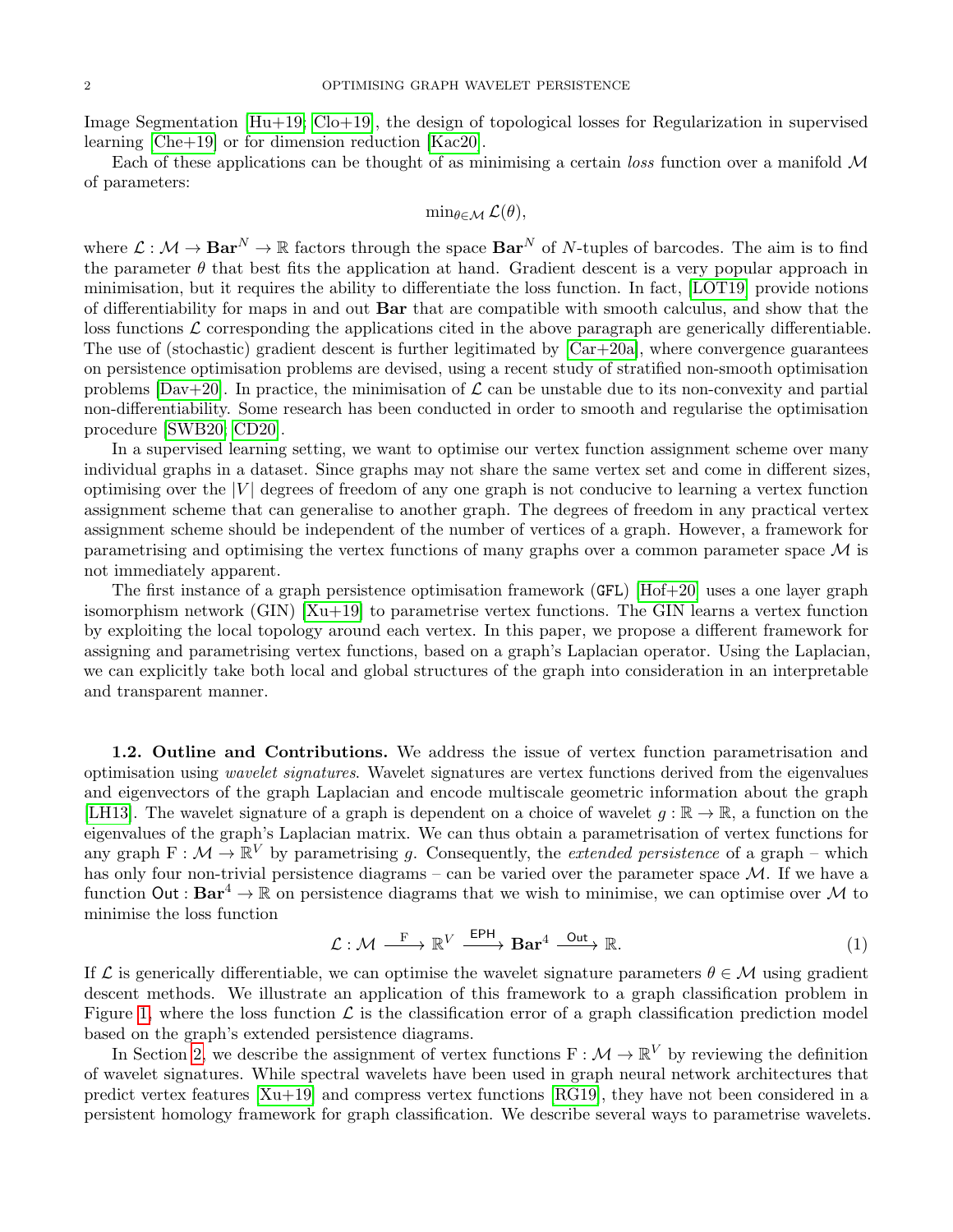<span id="page-2-0"></span>

FIGURE 1. Given a wavelet  $g : \mathbb{R} \to \mathbb{R}$ , we can equip any graph with a non-trivial vertex function. This allows us to compute the extended persistence diagrams of a graph and use the diagrams as features of the graph to predict a graph's classification in some real world setting. The wavelet q can be optimised to improve the classification accuracy of a graph classification pipeline based on the extended persistence diagrams of a graph's vertex function.

We also show in Proposition [2.2](#page-3-0) that wavelet signatures are independent of the choice of eigenbasis of the graph Laplacian from which it is derived, ensuring that it is well-defined. We prove this result in Section [B.](#page-18-0)

In Section [3,](#page-6-0) we describe the theoretical basis for optimising the *extended* persistent homology of a vertex function EPH :  $\mathbb{R}^V \to \mathbf{Bar}^4$  and elucidate what it means for  $\mathcal L$  to be differentiable. In Proposition [3.3,](#page-8-0) we generalise the differentiability formalism of ordinary persistence [\[LOT19\]](#page-14-9) to extended persistence. We prove this result in Section [A](#page-16-0)

Finally, in Section [4,](#page-8-1) we apply our framework to graph classification problems on several benchmark datasets. We show that our model is competitive with state-of-the-art persistence-based models. In particular, optimising the vertex function appreciably improves the prediction accuracy on some datasets.

# 2. Filter Function Parametrization

<span id="page-2-1"></span>We describe our recipe for assigning vertex functions to any simplicial graph  $G = (V, E)$  based on a parametrised spectral wavelet, the first part F of the loss function

$$
\mathcal{L} : \mathcal{M} \xrightarrow{F} \mathbb{R}^V \xrightarrow{EPH} \mathbf{Bar}^4 \xrightarrow{Out} \mathbb{R} .
$$
 (Equation (1) recalled)

Our recipe is based on a graph's wavelet signature, a vertex function derived from the graph's Laplacian. The wavelet signature also depends on a so-called 'wavelet function' in  $q : \mathbb{R} \to \mathbb{R}$ , which is independent of the graph. By modulating the wavelet, we can jointly vary the wavelet signature across many graphs. We parametrise the wavelet using a finite linear combination of basis functions, such that the wavelet signature can be manipulated in a computationally tractable way. In the following section, we define the wavelet signature and describe our linear approach to wavelet parametrisation.

2.1. Wavelet Signatures. The wavelet signature is a vertex function initially derived from wavelet transforms of vertex functions on graphs [\[HVG11\]](#page-13-5), a generalisation of wavelet transforms for square integrable functions on Euclidean space [\[Gra95;](#page-12-0) [Chu16\]](#page-14-11) for signal analysis [\[Aka+01\]](#page-13-6). Wavelet signatures for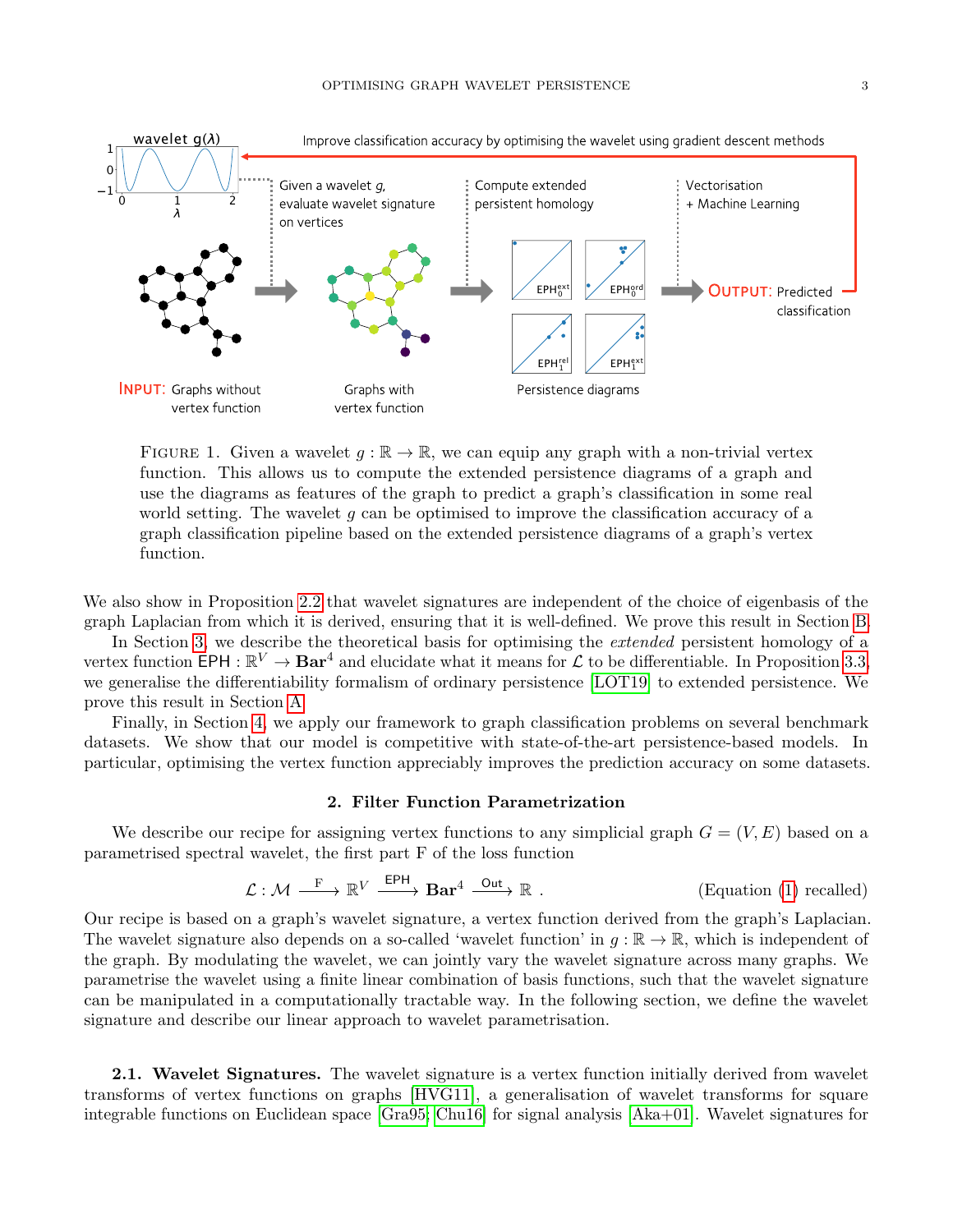graphs have been applied to encode geometric information about meshes of 3D shapes [\[Aka+01;](#page-13-6) [LH13\]](#page-13-4). Special cases of wavelets signatures, such as the heat kernel signature [\[SOG09\]](#page-13-7) and wave kernel signature [\[ASC11\]](#page-13-8), have also been applied to describe graphs and 3D shapes [\[BK10;](#page-13-9) [HRG14\]](#page-13-10).

The wavelet signature of a graph is constructed from the graph's Laplacian operator. A graph's normalised Laplacian  $L \in \mathbb{R}^{V \times V}$  is a symmetric positive semi-definite matrix, whose entries are given by

$$
L_{uv} = \begin{cases} 1 & u = v \\ -\frac{1}{\sqrt{k_u k_v}} & (u, v) \in E \\ 0 & \text{otherwise} \end{cases}
$$
 (2)

where  $k_u$  is the degree of vertex u. The Laplacian's eigenvalues  $\lambda$  and eigenvectors  $\phi$  are known to encode various topological and geometric information about the graph [\[CG97;](#page-12-1) [BLS07\]](#page-13-11); for example, the number of zero eigenvalues corresponds to the number of connected components of the graph. The spectrum of the normalised Laplacian have real eigenvalues in [0, 2] [\[CG97\]](#page-12-1). As such, any function  $g : \mathbb{R} \to \mathbb{R}$  evaluated on the eigenvalues need only be defined on  $[0, 2]$ . Moreover, functions on a compact domain are easily parametrised using convenient bases.

<span id="page-3-4"></span>**Definition 2.1.** [Wavelet Signature [\[LH13\]](#page-13-4)] Let  $L \in \mathbb{R}^{V \times V}$  be the normalised Laplacian of a simplical graph  $G = (V, E)$ . Let  $\phi_1, \ldots, \phi_{|V|}$  be an orthonormal eigenbasis for L and  $\lambda_1, \ldots, \lambda_{|V|}$  be their corresponding eigenvalues. The wavelet signature  $W:\mathbb{R}^{[0,2]} \to \mathbb{R}^V$  maps a function  $g:[0,2] \to \mathbb{R}$ , which we refer to as a *wavelet*, to a vertex function  $W(g) \in \mathbb{R}^V$  linearly, where the value of  $W(g)$  on vertex v is given by

<span id="page-3-1"></span>
$$
W(g)_v = \sum_{i=1}^{|V|} g(\lambda_i) (\phi_i)_v^2,
$$
\n(3)

and  $(\phi_i)_v$  denotes the component of eigenvector  $\phi_i$  corresponding to vertex v.

If the eigenvalues of  $L$  have geometric multiplicity one (i.e. their eigenspaces are one dimensional), then the orthonormal eigenvectors are uniquely defined up to a choice of sign. It is then apparent from Equation [\(3\)](#page-3-1) that the wavelet signature is independent of the choice of sign. However, if some eigenvalues have geometric multiplicity greater than one, then the orthonormal eigenvectors of L are uniquely defined up to orthonormal transformations in the individual eigenspaces. However, the wavelet signature is well-defined even when the multiplicities of eigenvalues are greater than one. This is the content of the next Proposition, whose proof is deferred to Section [B.](#page-18-0)

<span id="page-3-0"></span>**Proposition 2.2.** The wavelet signature of a graph is independent of the choice of orthonormal eigenbasis for the Laplacian.

<span id="page-3-3"></span>Remark 2.3. In addition to the traditional view of wavelets from a spectral signal processing perspective [\[HVG11\]](#page-13-5), we can also relate the wavelet signature of a vertex  $v$  to the degrees of vertices in some neighbourhood of v prescribed by g. Consider a wavelet  $g : [0, 2] \to \mathbb{R}$ . On a finite graph G, the normalised Laplacian L has at most |V| many distinct eigenvalues. As such, there exists a polynomial  $\hat{g}(x) = \sum_{n=0}^{p} a_n x^n$ of finite order that interpolates g at the eigenvalues  $g(\lambda_i) = \hat{g}(\lambda_i)$ . Therefore,  $W(g) = W(\hat{g})$ . Moreover, the vertex values assigned by  $W(\hat{g})$  are the diagonal entries of the matrix polynomial  $\hat{g}(L)$ :

$$
\hat{g}(L)_{vv} = \sum_{n=0}^{p} a_n (L^n)_{vv} = \sum_{i=1}^{|V|} \hat{g}(\lambda_i) (\phi_i)_v^2 = \sum_{i=1}^{|V|} g(\lambda_i) (\phi_i)_v^2 = W(g)_{vv}.
$$
\n(4)

Furthermore, we can also write the matrix polynomial  $\hat{q}(L)$  as a matrix polynomial in  $A = I - L$ , the normalised adjacency matrix. From the definition of  $L$ , we can compute the diagonal entry of a monomial  $A^r$  corresponding to vertex v as an inverse degree weighted count of paths<sup>[1](#page-3-2)</sup>  $[v_0, v_1, \ldots, v_r]$  on the graph

<span id="page-3-2"></span><sup>&</sup>lt;sup>1</sup>Here a path refers to a sequences of vertices that are connected to the next vertex in the sequence by an edge.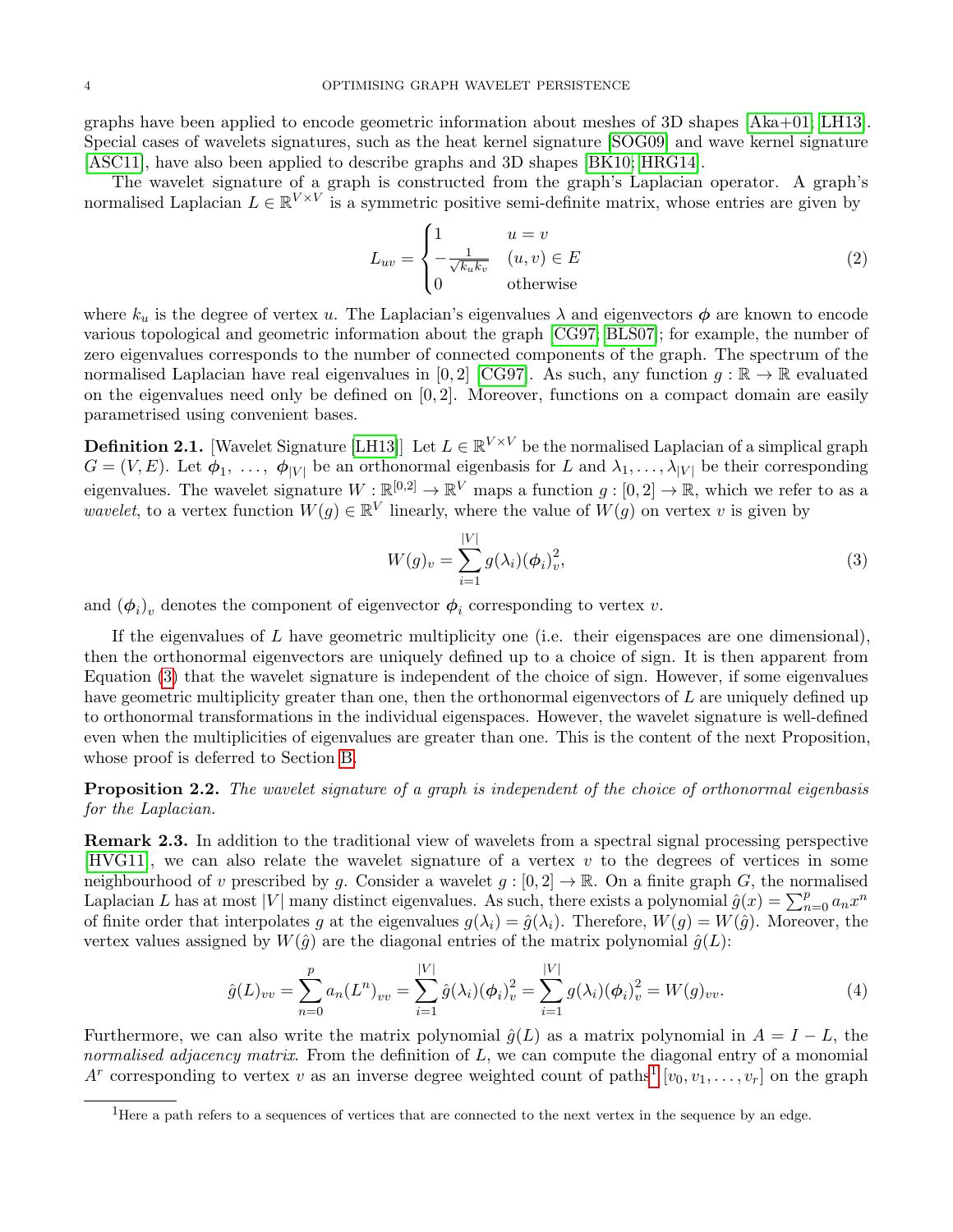which begin and end on vertex  $v = v_0 = v_r$  [\[New18\]](#page-14-12):

$$
(Ar)vv = \frac{1}{k_v} \sum_{[v,v_1,...,v_{r-1},v]} \left( \prod_{l=1}^{r-1} \frac{1}{k_{v_l}} \right).
$$
 (5)

By expressing the wavelet signature as a matrix polynomial in  $A$ , we see that q controls how information at different length scales of the graph contribute to the wavelet signature. For instance, if g were an order  $p$ polynomial, then  $W(g)_v$  only takes the degrees of vertices that are  $|p/2|$  away from v into account. As a corollary, since  $W(g)$  can be specified by replacing g with a polynomial  $\hat{g}$  of order at most  $|V| - 1$ , the wavelet signature at a vertex is only dependent on the subgraph of G that is within  $||V| - 1/2$  steps away from v.

<span id="page-4-0"></span>**2.2.** Parametrising the Wavelet. We see from Remark [2.3](#page-3-3) that the choice of wavelet q determines how the topology and geometry of the graph is reflected in the vertex function. Though the space of wavelets is potentially infinite dimensional, here we only consider wavelets  $g_{\theta}(x)$  that are parametrised by parameters  $\theta$  in a finite dimensional manifold, so that we can easily optimise them using computational methods. In particular, we focus on wavelets written as a linear combination of m basis functions  $h_1, \ldots, h_m : [0, 2] \to \mathbb{R}$ 

$$
g_{\theta}(x) := \sum_{j=1}^{m} \theta_j h_j(x) \tag{6}
$$

This parametrisation of wavelets in turn defines a parametrisation of vertex functions  $F : \mathbb{R}^m \to \mathbb{R}^V$  for our optimisation pipeline in eq. [\(1\)](#page-1-0)

$$
\mathbf{F}: \quad \theta \in \mathbb{R}^m \quad \longmapsto \quad \mathbf{F}(\theta) := W(g_{\theta}) \quad \in \mathbb{R}^V. \tag{7}
$$

Since  $W(g)$  is a linear function of the wavelet g, F is a linear transformation:

$$
F(\theta) = W\left(\sum_{j=1}^{m} \theta_j h_j(x)\right) = \sum_{j=1}^{m} \theta_j W(h_j).
$$
\n(8)

We can write F as a  $|V| \times m$  matrix acting on a vector  $[\theta_1, \dots, \theta_m]^\mathsf{T} \in \mathbb{R}^m$ , whose columns are the vertex functions  $W(h_i)$ .

Example 2.4 (Chebyshev Polynomials). Any Lipschitz continuous function on an interval can be well approximated by truncating its Chebyshev series at some finite order [\[TB97\]](#page-12-2). The Chebyshev polynomials  $T_n: [-1,1] \to \mathbb{R}$ 

$$
T_n(x) = \cos(n \arccos(x)) \quad n \in \mathbb{N}_{\geq 0}.\tag{9}
$$

form an orthonormal set of functions. We can thus consider  $h_i(\lambda) = T_i(\lambda - 1)$ ,  $j = 0, 2, \ldots, m$  as a naïve basis for wavelets. We exclude  $T_1(x) = x$  in the linear combination as  $W(T_1(1-x)) = 0$  for graphs without self loops.

**Example 2.5** (Radial Basis Functions). In the machine learning community, a *radial function* refers loosely to a continuous monotonically decreasing function  $\rho : \mathbb{R}_{\geq 0} \to \mathbb{R}_{\geq 0}$ . There are many possible choices for  $\rho$ , for example, the inverse multiquadric

$$
\rho(r) = \left(\left(\frac{r}{\epsilon}\right)^2 + 1\right)^{-\frac{1}{2}}\tag{10}
$$

where  $\epsilon \neq 0$  is a width parameter. We can obtain a naïve wavelet basis  $h_i(x) = \rho(||x - x_i||)$  using copies of  $\rho$  offset by a collection of centroids  $x_j \in \mathbb{R}$  along R. In general, the centroids are parameters that could be optimised, but we fix them in this study. This parametrisation can be considered as a radial basis function neural network. RBNNs are well-studied in function approximation and subsequently machine learning; we refer readers to [\[CCG91;](#page-12-3) [PS91\]](#page-12-4) for further details.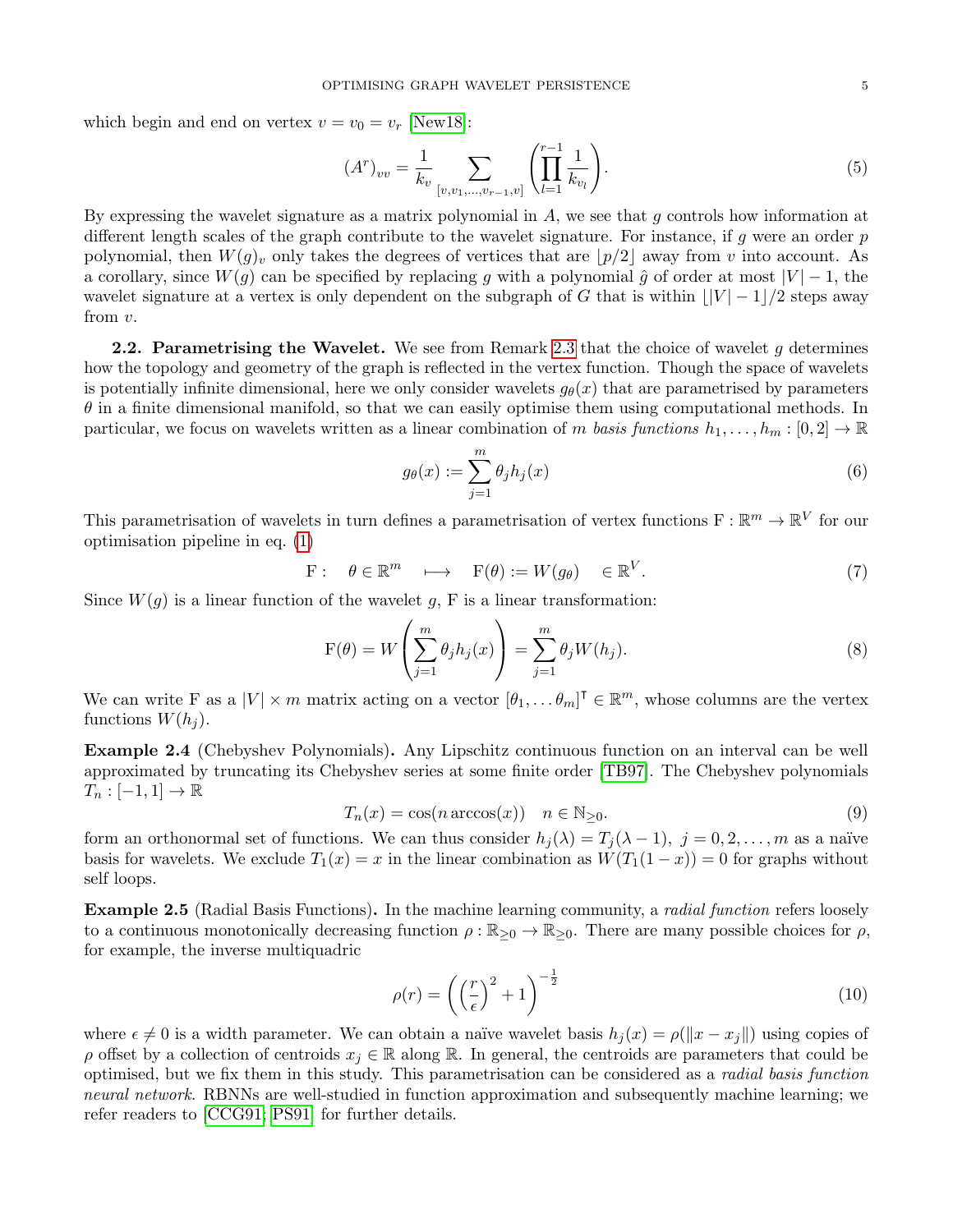2.3. The Choice of Wavelet Basis. The choice of basis functions determines the space of wavelet signatures and also the numerical stability of the basis function coefficients which serve as the wavelet signature parameters. The stability of the parametrisation depends on the graphs as much as the choice of wavelet basis  $h_1, \ldots, h_m$ . We can analyse the stability of a parametrisation F by its the singular value decomposition

<span id="page-5-1"></span>
$$
\mathbf{F} = \sum_{k=1}^{r} \sigma_k \mathbf{u}_k \mathbf{v}_k^{\mathsf{T}}
$$
 (11)

where  $\sigma_1,\ldots,\sigma_r$  are the non-zero singular values of the matrix, and  $\mathbf{u}_k \in \mathbb{R}^{|V|}$  and  $\mathbf{v}_k \in \mathbb{R}^m$  are orthonormal sets of vectors respectively. If the distribution of singular values span many orders of magnitude, we say the parametrisation is ill-conditioned. An ill-conditioned parametrisation interferes with the convergence of gradient descent algorithms on a loss function evaluated on wavelet signatures. We discuss the relationship between the conditioning of F and the stability of gradient descent in detail in Remark [2.7.](#page-5-0)

We empirically observe that the coefficients of a naïve choice of basis functions, such as Chebyshev polynomials or radial basis functions, are numerically ill-conditioned. In Figure [3,](#page-20-0) we can see that the singular values of radial basis function and Chebyshev polynomial parametrisations respectively are distributed across a large range on the logarithmic scale for some datasets of graphs in machine learning. We address this problem by picking out a new wavelet basis

<span id="page-5-3"></span>
$$
h'_k(x) = \frac{1}{\sigma_k} \sum_{j=1}^m (\mathbf{v}_k)_j h_j(x), \quad k = 1, \dots, r,
$$
\n(12)

where  $\sigma_k$  are the singular values of F and  $\mathbf{v}_k$  are the associated vectors in  $\mathbb{R}^m$  from the singular value decomposition of matrix F in eq. [\(11\)](#page-5-1). Then the parametrisation  $F': \mathbb{R}^r \to \mathbb{R}^V$ 

$$
\mathbf{F}'(\theta') = \sum_{k=1}^{r} \theta'_k W(h'_k). \tag{13}
$$

have singular values equal to one, since this is a linear combination of orthonormal vectors  $\mathbf{u}_k \in \mathbb{R}^V$ :

$$
W(h'_k) = \sum_{j=1}^{m} \frac{1}{\sigma_k} (\mathbf{v}_k)_j W(h_j) = \frac{1}{\sigma_k} \mathbf{F} \mathbf{v}_k = \mathbf{u}_k.
$$
 (14)

As an example, we plot the new wavelet basis  $h'_k$  derived from a twelve parameter radial basis function parametrisation for the MUTAG dataset in Figure [4](#page-21-0) in Section [B.](#page-18-0)

Remark 2.6 (Learning a Wavelet Basis for Wavelet Signatures on Multiple Graphs). In the case where the wavelet coefficients parametrise the wavelet signatures over graphs  $G_1, \ldots, G_N$ , we can view the maps  $F_1, \ldots, F_N$  that map wavelet basis coefficients to vertex functions of graphs  $G_1, \ldots, G_N$  respectively as a parametrisation for the disjoint union  $\bigsqcup_i G_i$ :

<span id="page-5-4"></span>
$$
f = \begin{bmatrix} f_1 \\ \vdots \\ f_N \end{bmatrix} = \begin{bmatrix} F_1 \\ \vdots \\ F_N \end{bmatrix} \theta =: F\theta.
$$
 (15)

We can then perform a singular value decomposition of the parametrisation F on  $\bigsqcup_i G_i$  and derive a new, well-conditioned basis.

<span id="page-5-0"></span>**Remark 2.7** (Why the Conditioning of F Matters). Let us optimise a loss function  $\mathcal{L}$  on the parameter space of wavelet coefficients  $\theta$  using a gradient descent algorithm. In a gradient descent step of step size s, the wavelet coefficients are updated to  $\theta \mapsto \theta - s\nabla_{\theta} \mathcal{L}$ . Using the singular value decomposition of F (eq. [\(11\)](#page-5-1)), we can write

<span id="page-5-2"></span>
$$
\nabla_{\theta} \mathcal{L} = \nabla_{\theta} f^{\mathsf{T}} \nabla_{f} \mathcal{L} = \mathbf{F}^{\mathsf{T}} \nabla_{f} \mathcal{L} = \sum_{k=1}^{r} \sigma_{k} \langle \nabla_{f} \mathcal{L}, \mathbf{u}_{k} \rangle \mathbf{v}_{k}.
$$
 (16)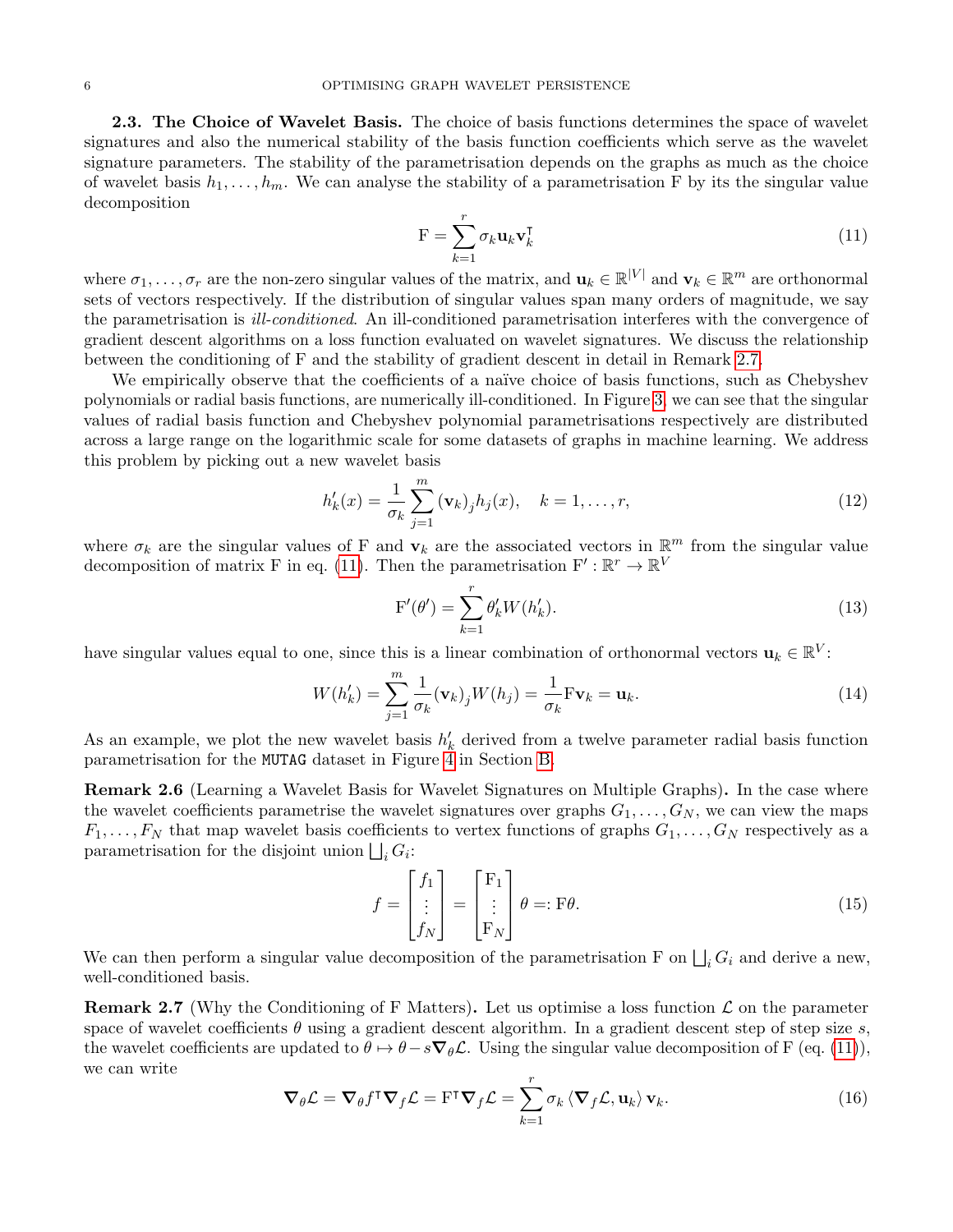The change in the vertex function is simply the matrix F applied to the change in wavelet parameters. Hence the vertex function is updated to  $f \mapsto f - sF \nabla_{\theta} \mathcal{L}$ , where

<span id="page-6-1"></span>
$$
\mathbf{F}\nabla_{\theta}\mathcal{L} = \sum_{k=1}^{r} \sigma_k \left\langle \nabla_f \mathcal{L}, \mathbf{u}_k \right\rangle \mathbf{F} \mathbf{v}_k = \sum_{k=1}^{r} \sigma_k^2 \left\langle \nabla_f \mathcal{L}, \mathbf{u}_k \right\rangle \mathbf{u}_k.
$$
 (17)

If the loss function  $\mathcal L$  has large second derivatives– for example, due to nonlinearities in the function on persistence diagrams Out :  $Bar^4 \rightarrow \mathbb{R}$  – the projections  $\langle \nabla_f \mathcal{L}, \mathbf{u}_k \rangle$  in eqs. [\(16\)](#page-5-2) and [\(17\)](#page-6-1) may change dramatically from one gradient descent update to another. If the smallest singular value is much smaller than the largest, then updates to the wavelet signature can be especially unstable throughout the optimisation process. This source of instability can be removed if we choose a parametrisation with uniform singular values  $\sigma_k = 1$ . In this case, the update to f is simply the projection of  $\nabla_f \mathcal{L}$  onto the space of wavelet signatures spanned by  $\mathbf{u}_1, \ldots, \mathbf{u}_r$ , without any distortion introduced by non-uniform singular values:

$$
f \mapsto f - s \sum_{k=1}^{r} \langle \mathbf{u}_k, \nabla_f \mathcal{L} \rangle \mathbf{u}_k.
$$
 (18)

## 3. Extended Persistent Homology

<span id="page-6-0"></span>The homology of a given graph is a computable vector space whose dimension counts the number of connected components or cycles in the graph. Finer information can be retained by filtering the graph and analysing the evolution of the homology throughout the filtration. This evolution is described by a set of extended persistence diagrams (a.k.a. extended barcodes), a multiset of points  $\langle b, d \rangle$  that record the birth b and death of homological features in the filtration. In this section, we begin by summarising these constructions. We refer the reader to [\[ZC05\]](#page-13-2), [\[EH08\]](#page-13-3), and [\[CEH07\]](#page-13-12) for full treatments of the theory of Persistence.

Compared to ordinary persistence, extended persistence is a more informative and convenient feature map for graphs. Extended persistence encodes strictly more information than ordinary persistence. For instance, the cycles of a graph are represented as points with  $d = \infty$  in ordinary persistence. Thus, only the birth coordinate b of such points contain useful information about the cycles. In contrast, the corresponding points in extended persistence are each endowed with a finite death time d, thus associating extra information to the cycles. The points at infinity in ordinary persistence also introduce obstacles to vectorisation procedures, as often arbitrary finite cutoffs are needed to 'tame' the persistence diagrams before vectorisation.

**3.1. Extended Persistent Homology.** Let  $G = (V, E)$  be a finite graph without double edges and self-loops. For the purposes of this paper, the associated *extended persistent homology* is a map

$$
\mathsf{EPH}:\mathbb{R}^V\to\mathbf{Bar}^4
$$

from functions  $f \in \mathbb{R}^V$  on its vertices to the space of four *persistence diagrams* or *barcodes*, which we define below. The map arises from a *filtration* of the graph, a sequential attachment of vertices and edges in ascending or descending order of f. We extend f on each edge  $e = (v, v')$  by the maximal value of f over the vertices v and v', and we then let  $G_t \subset G$  be the sub graph induced by vertices taking value less than t. Then we have the following sequence of inclusions:

<span id="page-6-2"></span>
$$
\emptyset \longrightarrow \cdots \longrightarrow G_s \xrightarrow{s \leq t} G_t \longrightarrow \cdots \longrightarrow G. \tag{19}
$$

Similarly, the sub-graphs  $G^t \subset G$  induced by vertices taking value greater than t assemble into a sequence of inclusions:

$$
G \longleftarrow \cdots \longleftarrow G^s \xleftarrow{s \leq t} G^t \longleftarrow \cdots \longleftarrow \emptyset . \tag{20}
$$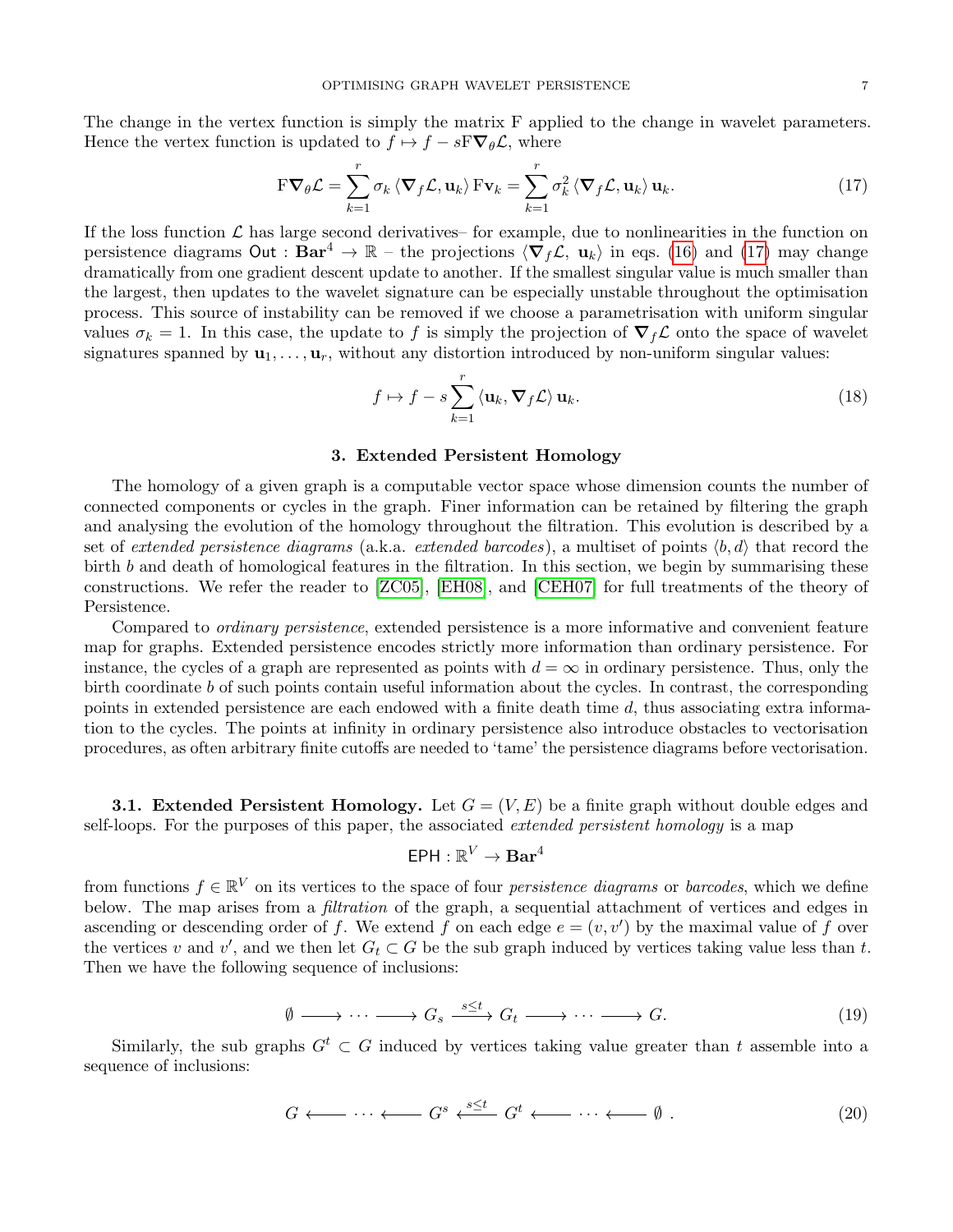The changes in the topology of the graph along the filtration in ascending and descending order of f can be detected by its *extended persistence module*, indexed over the poset  $\mathbb{R} \cup \{\infty\} \cup \mathbb{R}^{\text{op}}$ :

<span id="page-7-0"></span>
$$
0 = H_p(\emptyset) \longrightarrow \cdots \longrightarrow H_p(G_s) \xrightarrow{s \le t} H_p(G_t) \longrightarrow \cdots \longrightarrow H_p(G)
$$
  

$$
\downarrow \cong \qquad , \qquad (21)
$$
  

$$
0 = H_p(G, G) \longleftarrow \cdots \longleftarrow H_p(G, G^s) \xleftarrow{s \le t} H_p(G, G^t) \longleftarrow \cdots \longleftarrow H_p(G, \emptyset)
$$

where  $H_p$  is the singular (relative) homology functor in degre  $p \in 0, 1$  with coefficients in a fixed field, chosen to be  $\mathbb{Z}/2\mathbb{Z}$  in pratice. In general terms, the modules  $\mathsf{V}_0(f)$  and  $\mathsf{V}_1(f)$  together capture the evolution of the connected components and loops in the sub-graphs of  $G$  induced by the function  $f$ .

Each module  $\mathsf{V}_p(f)$  is completely characterised by a finite multi-set  $\mathsf{EPH}_p(f)$  of pairs of real numbers  $\langle b, d \rangle$  called *intervals* representing the birth and death of homological features. Following [\[CEH09\]](#page-13-13), the intervals in  $\text{EPH}_p(f)$  are further partitioned according to the type of homological feature they represent:

$$
\text{EPH}_p(f) = \underbrace{\{(b, d) \mid b < d < \infty\}}_{\text{=EPH}_p^{\text{ord}}(f)} \sqcup \underbrace{\{(b, d) \mid b < \infty < d\}}_{\text{=EPH}_p^{\text{ext}}(f)} \sqcup \underbrace{\{(b, d) \mid \infty < b < d\}}_{\text{=EPH}_p^{\text{rel}}(f)}.
$$
\n
$$
(22)
$$

Each of the three finite multiset  $\text{EPH}_p^k(f)$ , for  $k \in \{\text{ord}, \text{ext}, \text{rel}\}$ , is an element in the space **Bar** of so-called *barcodes* or *persistence diagrams*. However,  $\text{EPH}_0^{\text{rel}}(f)$  and  $\text{EPH}_1^{\text{ord}}(f)$  being trivial for graphs, we refer to the collection of four remaining persistence diagrams

$$
EPH(f) = \left[EPH_0^{\text{ord}}(f), EPH_0^{\text{ext}}(f), EPH_1^{\text{ext}}(f), EPH_1^{\text{rel}}(f)\right] \in Bar^4
$$
 (23)

as the extended barcode or extended persistence diagram of f. We have thus defined the extended persistence map

$$
\mathsf{EPH}:\mathbb{R}^V\to\mathbf{Bar}^4.
$$

<span id="page-7-2"></span>**Remark 3.1.** If we only apply homology to the filtration of Eq. [\(19\)](#page-6-2), we get an *ordinary persistence module* indexed over the real line, which is essentially the first row in Eq. [\(21\)](#page-7-0). This module is characterised by a unique barcode  $PH_p(f) \in \mathbf{Bar}$ . We refer to the map

$$
\mathsf{PH}: f \in \mathbb{R}^V \longmapsto [\mathsf{PH}_0(f), \mathsf{PH}_1(f)] \in \mathbf{Bar}^2 \tag{24}
$$

as the ordinary persistence map.

3.2. Differentiability of Extended Persistence. The extended persistence map can be shown to be locally Lipschitz by the Stability theorem [\[CEH09\]](#page-13-13). The Rademacher theorem states that any real-valued function that is locally Lipschitz is differentiable on a full measure set. Thus, so is our loss function

$$
\mathcal{L} : \mathcal{M} \xrightarrow{F} \mathbb{R}^V \xrightarrow{EPH} \mathbf{Bar}^4 \xrightarrow{Out} \mathbb{R} .
$$
 (Equation (1) recalled)

as long as Out and F are smooth or locally Lipschitz<sup>[2](#page-7-1)</sup>. If a loss function  $\mathcal L$  is locally Lipschitz, we can use stochastic gradient descent as a paradigm for optimisation. Nonetheless, the theorem above does not rule out dense sets of non differentiability in general.

In this section, we show that the set where EPH is not differentiable is not pathological. Namely, we show that EPH is *generically* differentiable, i.e. differentiable on an open dense subset. This property guarantees that local gradients yield reliable descent directions in a neighbourhood of the current iterate. We recall from [\[LOT19\]](#page-14-9) the definition of differentiability for maps to barcodes.

We call a map  $F: \mathcal{M} \to \mathbb{R}^V$  a parametrisation, as it corresponds to a selection of filter functions over G parametrised by the manifold M. Then  $B := \text{EPH} \circ F$  is the barcode valued map whose differentiability properties are of interest in applications.

<span id="page-7-3"></span><span id="page-7-1"></span> ${}^{2}$ In practice, a locally Lipschitz Out can be constructed out of Lipschitz stable vectorisation methods, such as Persistence Landscapes [\[Bub15\]](#page-14-13) and Persistence Images [\[Ada+17\]](#page-14-14).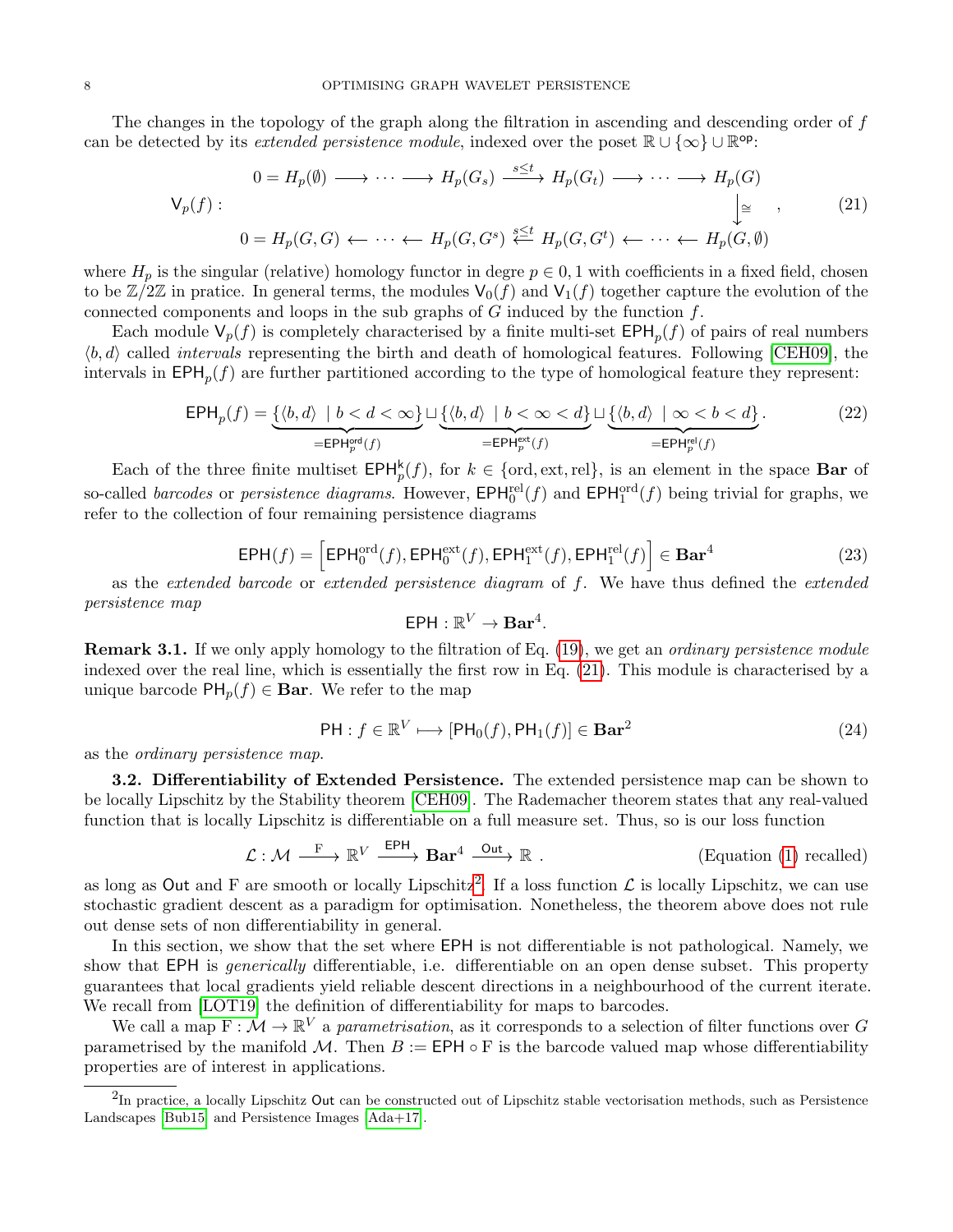**Definition 3.2.** A map  $B : \mathcal{M} \to \mathbf{Bar}$  on a smooth manifold M is said to be differentiable at  $\theta \in \mathcal{M}$  if for some neighbourhood U of  $\theta$ , there exists a finite collection of differentiable maps  ${}^3 b_i, d_i: U \to \mathbb{R} \cup \{\infty\},$  ${}^3 b_i, d_i: U \to \mathbb{R} \cup \{\infty\},$  ${}^3 b_i, d_i: U \to \mathbb{R} \cup \{\infty\},$ called a *local coordinate system* for  $B$  at  $\theta$ , such that

$$
\forall \theta' \in U, \ B(\theta') = \{ \langle b_i(\theta'), d_i(\theta') \rangle \mid b_i(\theta') \neq d_i(\theta') \}.
$$

For  $N \in \mathbb{N}$ , we say that a map  $B : \mathcal{M} \to \mathbf{Bar}^N$  is differentiable at  $\theta$  if all its components are so.

In [\[LOT19\]](#page-14-9), it is proven that the composition  $PH \circ F$  is generically differentiable as long as F is so. It is possible to show that  $EPH \circ F$  is generically differentiable along the same lines, but we rather provide an alternative argument in the appendix. Namely, we rely on the fact that the extended persistence of G can be decoded from the ordinary persistence of the cone complex  $C(G)$ , a connection first noted in [\[CEH09\]](#page-13-13) for computational purposes.

<span id="page-8-0"></span>**Proposition 3.3.** Let  $F : \mathcal{M} \to \mathbb{R}^V$  be a generically differentiable parametrisation. Then the composition EPH  $\circ$  F *is generically differentiable.* 

For completeness, the proof provided in the appendix treats the general case of a finite simplicial complex K of arbitrary dimension.

# 4. Binary graph classification

<span id="page-8-1"></span>We investigate whether optimising the extended persistence of wavelet signatures can be usefully applied to graph classification problems, where persistence diagrams are used as features to predict discrete, real life attributes of networks. In this setting, we aim to learn  $\theta \in \mathcal{M}$  that minimise the classification error of graphs over a training dataset.

We apply our wavelet optimisation framework to classification problems on the graph datasets MUTAG [\[Deb+91;](#page-12-5) [KM12\]](#page-13-14), COX2 [\[SOW03\]](#page-13-15), DHFR [\[SOW03\]](#page-13-15), NCI1 [\[WWK08;](#page-13-16) [She+11\]](#page-13-17), PROTEINS [\[Bor+05;](#page-13-18) [DD03\]](#page-13-19) and IMDB-B [\[YV15\]](#page-14-15). The former five datasets are biochemical molecules and IMDB-B is a collection of social ego networks. In our models, we use persistence images [\[Ada+17\]](#page-14-14) as a fixed vectorisation method and use a feed forward neural network to map the persistence images to classification labels. We also include the eigenvalues of the graph Laplacian as additional features; model particulars are described in the sections below.

To illustrate the effect of wavelet optimisation on different classification problems, we also perform a set of control experiments where for the same model architecture, we fix the wavelet and only optimise the parameters of the neural network. The control experiment functions as a baseline against which we assess the efficacy of wavelet optimisation.

We benchmark our results with two existing persistence based architectures, PersLay [\[Car+20b\]](#page-15-1) and GFL [\[Hof+20\]](#page-15-11). Perslay optimises the vectorisation parameters and use two heat kernel signatures as fixed rather than optimisable vertex functions for computing extended persistence. GFL optimises and parametrises vertex functions using a graph isomorphism network  $[Xu+19]$ , and computes *ordinary* sublevel and superlevel set persistence instead of extended persistence.

4.1. Model Architecture. We give a high level description of our model and relegate details and hyperparameter choices of the vectorisation method and neural network architecture to section [C.](#page-20-1) In our setting, the extended persistence diagrams of the optimisable wavelet signatures for each graph are vectorised as persistence images. We also include the static persistence images of a fixed heat kernel signature,  $W(e^{-0.1x})$ , as an additional set of features, alongside some non-persistence features. Both the optimised and static persistence diagrams are transformed into the persistence images using identical hyperparameters. We feed the optimisable and static persistence images into two separate convolutional neural networks (CNNs) with the same architecture. Similarly, we feed the non-persistence features as a

<span id="page-8-2"></span> ${}^{3}_{\text{By}}$  convention, a differentiable map that takes the value  $\infty$  is constant.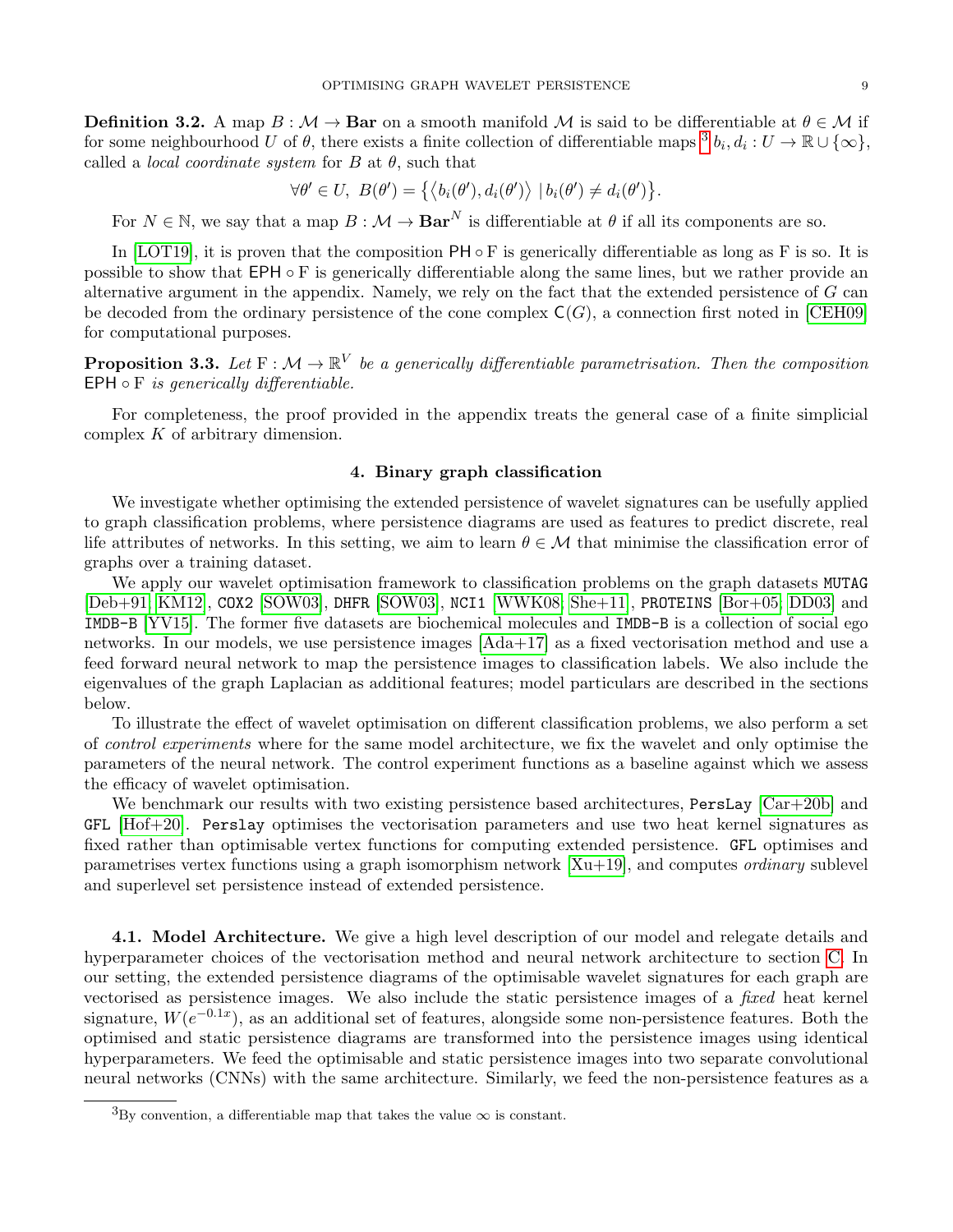vector into a separate multilayer perceptron. The outputs of the CNNs are concatenated with the outputs of the multi-layer perceptron. Finally, an affine transformation sends the concatenated vector to a real number whose sign determines the binary classification.

4.1.1. Wavelet Parametrisation. We choose a space of wavelets spanned by 12 inverse multiquadric radial basis functions

<span id="page-9-1"></span>
$$
h_j(x) = \left( \left( \frac{x - x_j}{\epsilon} \right)^2 + 1 \right)^{-\frac{1}{2}} \tag{25}
$$

whose centroids  $x_j$  are located at  $x_j = 2(j-1)/9$ ,  $j = 0, \ldots, 11$ . The width parameter is chosen to be the distance between the centroids,  $\epsilon = 2/9$ . On each dataset, we derive a numerically stable parametrisation using the procedure described in Section [2.2;](#page-4-0) the parameters we optimise are the coefficients of the new basis given by eq. [\(12\)](#page-5-3). We initialise the parameters by fitting them via least squares to the heat kernel signature  $W(e^{-10x})$  on the whole dataset of graphs.

<span id="page-9-0"></span>4.1.2. Non-Persistence Features. We also incorporate the eigenvalues of the normalised Laplacian as additional, fixed features of the graph. Since the number of eigenvalues for a given graph is equal to the number of vertices, it differs between graphs in the same dataset. To encode the information represented in the eigenvalues as a fixed length vector, we first sort the eigenvalues into a time-series; we then compute the log path signature of the time series up to level four, which is a fixed length vector in  $\mathbb{R}^8$ . The log-signature captures the geometric features of the path; we refer readers to [\[CK16\]](#page-14-16) for details about path signatures. For IMDB-B in particular, we also include the maxima and minima of the heat kernel signatures  $W(e^{-10x})$ and  $W(e^{-0.1x})$  respectively of each graph.

4.2. Experimental set up. We employ a 10 ten-fold test-train split scheme on each dataset to measure the accuracy of our model. Each ten-fold is a set of ten experiments, corresponding to a random partition of the dataset into ten portions. In each experiment, a different portion is selected as the test set while the model is trained on the remaining nine portions. We perform 10 ten-folds to obtain a total of  $10 \times 10$  experiments, and report the accuracy of the classifier as the average accuracy over 100 such experiments. The epochs at which the accuracies were measured are specified in Table [3.](#page-12-6)

Across all experiments, we use binary cross entropy as the loss function. We use the Adam optimiser [\[KB14\]](#page-14-17) with learning rate lr = 1e-3 to optimise the parameters of the neural network. The wavelet parameters are updated using stochastic gradient descent with learning rate  $1r = 1e-2$ , for all datasets except for IMDB-B, where the learning rate is set to  $1r = 1e - 1$ . The batch sizes for each experiment are shown in Table [4.](#page-12-7) In all experiments, we stop the optimisation of wavelet parameters at epoch 50 while the neural network parameters continue to be optimised.

We use the [GUDHI](https://gudhi.inria.fr) library to compute persistence, and make use of the optimisation and machine learning library PyTorch for the construction of the graph classifications models.

4.3. Results and Discussion. In Table [2,](#page-12-8) we present the classification accuracies of our model. For each dataset, we perform four experiments using our model, varying whether the wavelet parameter is optimised and whether additional features are included. In Table [1,](#page-11-0) we show the test accuracy of our model alongside two persistence-based graph classification architectures, Perslay and GFL, as well as other state-of-the-art graph classification architectures.

We first compare the performances of our model between cases where we optimise and fix the wavelets. In Table [2,](#page-12-8) we see that on MUTAG and DHFR, optimising the wavelet improves the classification accuracy regardless of whether extra features are included. On NCI1, wavelet optimisation improves the classification accuracy only only persistence features are included. When we include non-persistence features in the model, the performances of the optimised and control models are statistically indistinguishable for NCI1, suggesting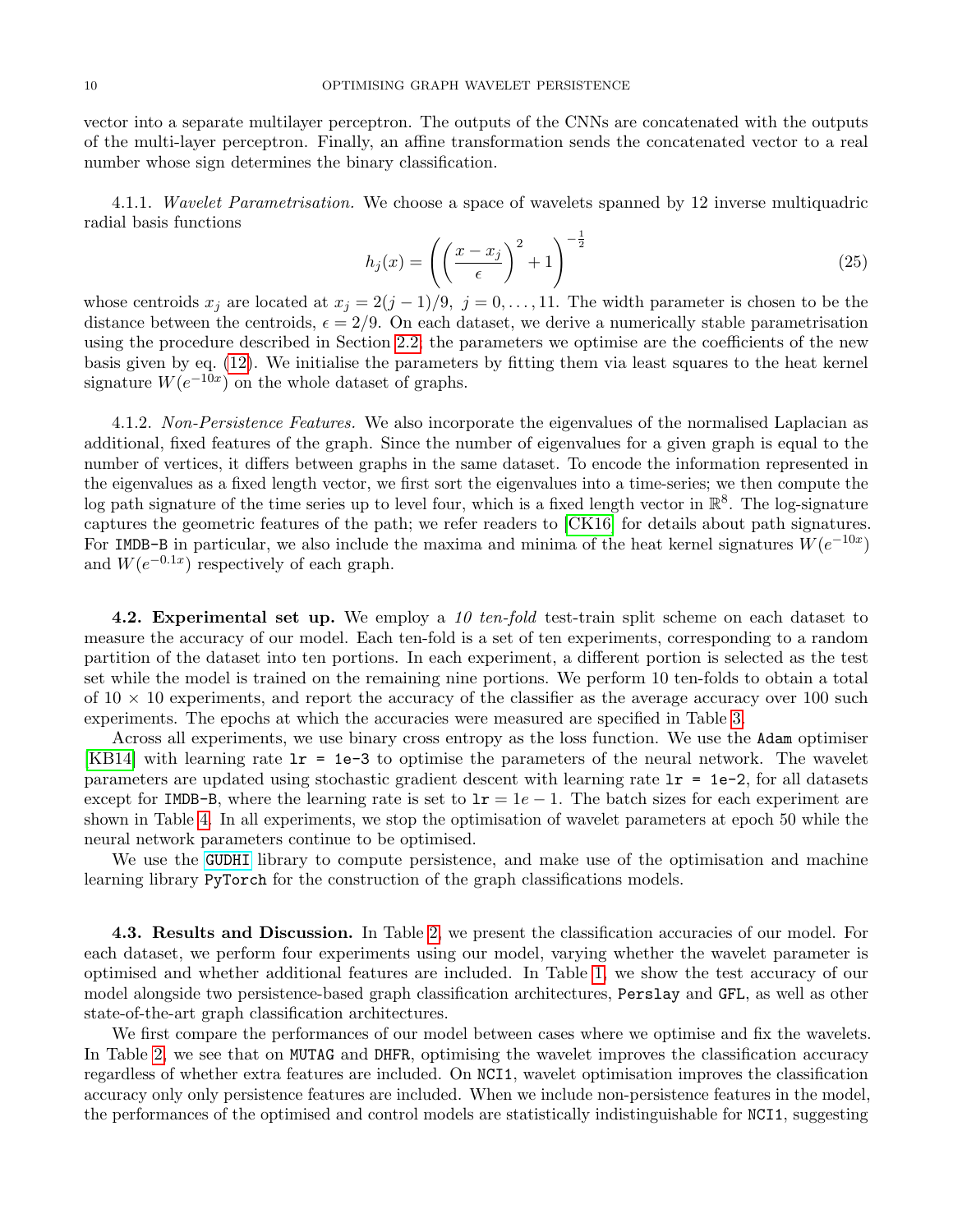that the non-persistence features play a more significant role in the classification. As for COX2, PROTEINS, and IMDB-B, optimising the wavelet coefficients do not bring about statistically significant improvements. This indicates that the initial wavelet signature – the heat kernel signature  $W(e^{-10x})$  – is a locally optimal choice of wavelet for our neural network classifier.

We now compare our architecture to other persistence based architectures, Perslay and GFL, where node attributes are excluded from their vertex function models. Except on PROTEINS, our wavelet optimised model matches or exceeds Perslay. While our model architecture and choice of wavelet initialisation is similar to that of Perslay, we differ in two important respects. Perslay fixes the vertex functions but optimises the weights assigned to points on the persistence diagrams, as well as the parameters of the persistence images. Our improvements on Perslay for MUTAG, DHFR, and IMDB-B indicate that vertex function optimisation yields improvements that cannot be obtained through vectorisation optimisation alone on some datasets of graphs.

Compared to GFL (without node attributes), both Perslay and our architecture achieves similar or higher classification accuracies on PROTEINS and NCI1. This supports wavelet signatures being viable models for vertex functions on those datasets. On the other hand, both Perslay and our model lag behind GFL on IMDB-B. We attribute this to the fact that IMDB-B, unlike the other bionformatics datasets, consists of densely connected graphs. The graphs in IMDB-B have diameter at most two and 14% of the graphs are cliques. This fact has two consequences. First, we expect the one-layer GIN used in  $GFL - a$  local topology summary – to be highly effective in optimising for the salient features of a graph with small diameter. Second, the extended persistence modules for cliques have zero persistence, since all vertices are assigned the same function value due to symmetry. In contrast, ordinary persistence used in GFL is able to capture the cycles in a complete graph as points with infinite persistence.

Compared to non-persistence state-of-the-art architectures in Table [2,](#page-12-8) our model achieves competitive accuracies on MUTAG, COX2, and DHFR. For NCI1 and PROTEINS, all persistence architectures listed that exclude additional node attributes perform poorly in comparison, though PWL was able to achieve leading results with node attributes.

All in all, we observe that wavelet signatures can be an effective parametrisation of vertex functions when we use extended persistence as features for graph classification. In particular, on some bioinformatics datasets, we show that optimising the wavelet signature can lead to improvements in classification accuracy. The wavelet signature approach is complementary to the GFL approach to vertex function parametrisation as they show strengths on different datasets.

#### 5. Conclusion

We have presented a framework for equipping any graph  $G$  with a set of extended persistence diagrams EPH  $\circ$  F :  $\mathcal{M} \to \mathbf{Bar}^4$  parametrised over a manifold  $\mathcal{M}$ , a parameter space for the graph's wavelet signature. We described how wavelet signatures can be parametrised and interpreted. Given a function on extended persistence diagrams  $Out : Bar^4 \to \mathbb{R}$  that is differentiable, we have shown how a loss function  $\mathcal{L} = \mathsf{Out} \circ \mathsf{E} \mathsf{P} \mathsf{H} \circ \mathsf{F}$  can be generically differentiable with respect to  $\theta \in \mathcal{M}$  as  $\mathcal{L}$ . Thus, we can apply gradient descent methods to optimise the extended persistence diagrams of a graph to minimise  $\mathcal{L}$ .

We applied this framework to a graph classification architecture where the wavelet signature is optimised for classification accuracy. We are able to demonstrate an increase in accuracy on several benchmark datasets where the wavelet is optimised, and perform competitively with state-of-the-art persistence based graph classification architectures.

## Funding

Ka Man Yim is funded by the EPSRC Centre For Doctoral Training in Industrially Focused Mathematical Modelling (EP/L015803/1) with industrial sponsorship from Elsevier. Jacob Leygonie is funded by the EPSRC grant EP/R513295/1. Both authors are members of the Centre for Topological Data Analysis,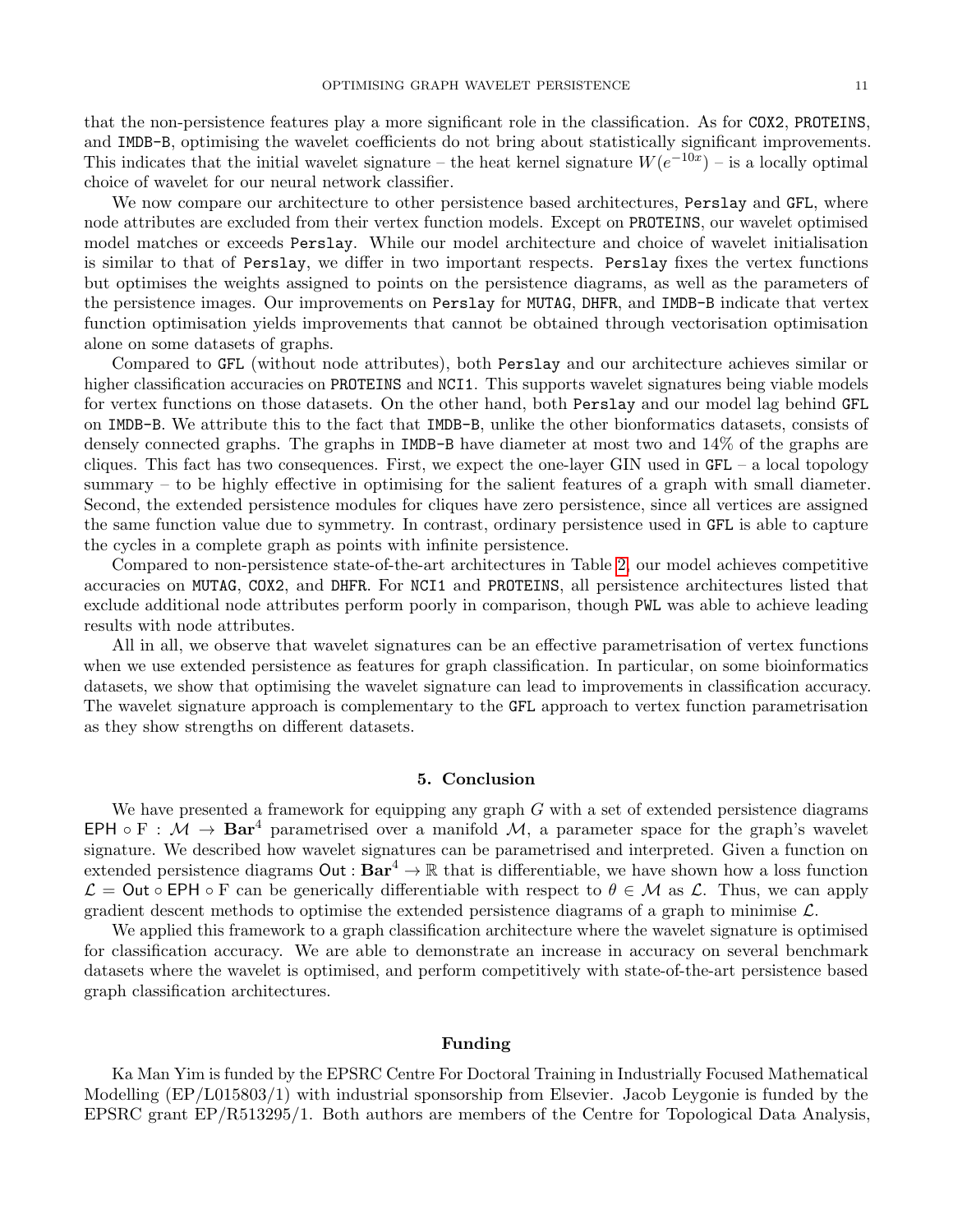which is supported by the EPSRC grant New Approaches to Data Science: Application Driven Topological Data Analysis EP/R018472/1.

## Acknowledgments

The authors would like to thank Ulrike Tillmann and Heather Harrington for their close guidance and thoughtful advice on this project. In addition, the authors would like to thank Vidit Nanda, Peter Grindrod CBE, Andrew Mellor, Steve Oudot, Mathieu Carrière, and Theo Lacombe for fruitful discussions on this subject. Finally, we are indebted to the reviewers for their thoughtful and constructive comments, which led to many improvements of the paper.

### Data Availability Statement

The code for the computational experiments in section [4](#page-8-1) can be found in the GitHub repository [https://github.com/kmyim/Persistence\\_Opt\\_Spectral\\_Wavelets](https://github.com/kmyim/Persistence_Opt_Spectral_Wavelets). The datasets we use are publicly available at the repository TUDatasets <https://chrsmrrs.github.io/datasets/> [\[Mor+20\]](#page-15-12).

<span id="page-11-0"></span>

|                | Non-Persistence State-of-the-Art |                             |                                 |        | Persistence Based            |                          |            |                             |                             |                              |
|----------------|----------------------------------|-----------------------------|---------------------------------|--------|------------------------------|--------------------------|------------|-----------------------------|-----------------------------|------------------------------|
|                | $P-SAN$                          | RetGK                       | GIN                             | FGSD   | <b>PWL</b>                   |                          | <b>GFL</b> | Perslay                     | Control                     | Wavelet Opt.                 |
|                | [NAK16]                          | $[Zha+18]$                  | $[Xu+19]$                       | [VZ17] | $[{\rm RBB19}]$              | $[Hof+20]$               |            | $[Car+20b]$                 | This paper                  |                              |
| Node attr.     | Yes                              |                             | No                              |        | Yes                          |                          | No         |                             |                             |                              |
| MUTAG          | 92.6                             | $90.3 \pm 1.1$              | 89.4                            | 92.1   | $90.5 \pm 1.3$               |                          |            | $89.8{\scriptstyle \pm0.9}$ | $89.0{\scriptstyle \pm0.6}$ | $90.4 \scriptstyle{\pm 1.3}$ |
| COX2           | $\overline{\phantom{m}}$         | $81.4{\scriptstyle \pm0.6}$ |                                 |        |                              |                          |            | $80.9{\scriptstyle \pm1.0}$ | $80.8{\scriptstyle \pm0.4}$ | $80.8{\scriptstyle \pm1.0}$  |
| DHFR           | $\hspace{0.05cm}$                | $82.5{\scriptstyle \pm0.8}$ | $\hspace{0.1mm}-\hspace{0.1mm}$ |        |                              |                          |            | $80.3{\scriptstyle \pm0.8}$ | $80.0 \pm 0.4$              | $81.0{\scriptstyle \pm0.9}$  |
| NCI1           | 78.6                             | $84.5 \pm 0.2$              | 82.7                            | 79.8   | $85.6{\scriptstyle \pm0.3}$  | 77.2                     | 71.2       | $73.5{\scriptstyle \pm0.3}$ | $74.3{\scriptstyle \pm0.3}$ | $74.4 \scriptstyle{\pm 0.3}$ |
| PROTEINS       | 75.9                             | $78.0{\scriptstyle \pm0.3}$ | 76.2                            | 73.4   | $75.9{\scriptstyle \pm 0.8}$ | 73.4                     | 74.1       | $\textbf{74.8}_{\pm0.3}$    | $74.5{\scriptstyle \pm0.4}$ | $74.6{\scriptstyle \pm0.6}$  |
| IMDB-B         | 71.0                             | $72.3{\scriptstyle \pm0.6}$ | 75.1                            | 73.6   | $73.0{\scriptstyle \pm1.0}$  | $\overline{\phantom{m}}$ | 74.5       | $71.2 \pm 0.7$              | $71.6{\scriptstyle \pm0.9}$ | $72.0 \pm 0.7$               |
| Ten-folds<br># | 10                               | 10                          |                                 |        | 10                           |                          |            | 10                          | 10                          | 10                           |

Table 1. Binary classification accuracy on datasets of graphs. The best accuracy of persistence-based models without using node attributes is made bold for each dataset. The performance of our model is reported in the column Wavelet Opt. on the right hand side. The accuracies of the control model, where the wavelet parameters are fixed to the initial values, are shown in the column Control. Both these models use additional features (see Section [4.1.2\)](#page-9-0). The accuracies of our model are the means over 10 ten-folds, recorded at epochs reported in Table [3.](#page-12-6) We also provide the standard deviations of the 10 mean accuracies of each ten-fold. For other architectures, we indicate whether their accuracies were reported as averages over 1 ten-fold or 10 ten-fold in the bottom row of the table. To avoid confusion, we leave out the errors reported for P-SAN, GIN and GFL and refer the reader to the original sources, as they were calculated using a different formula. Errors were not reported in [\[VZ17\]](#page-14-20) for FGSD.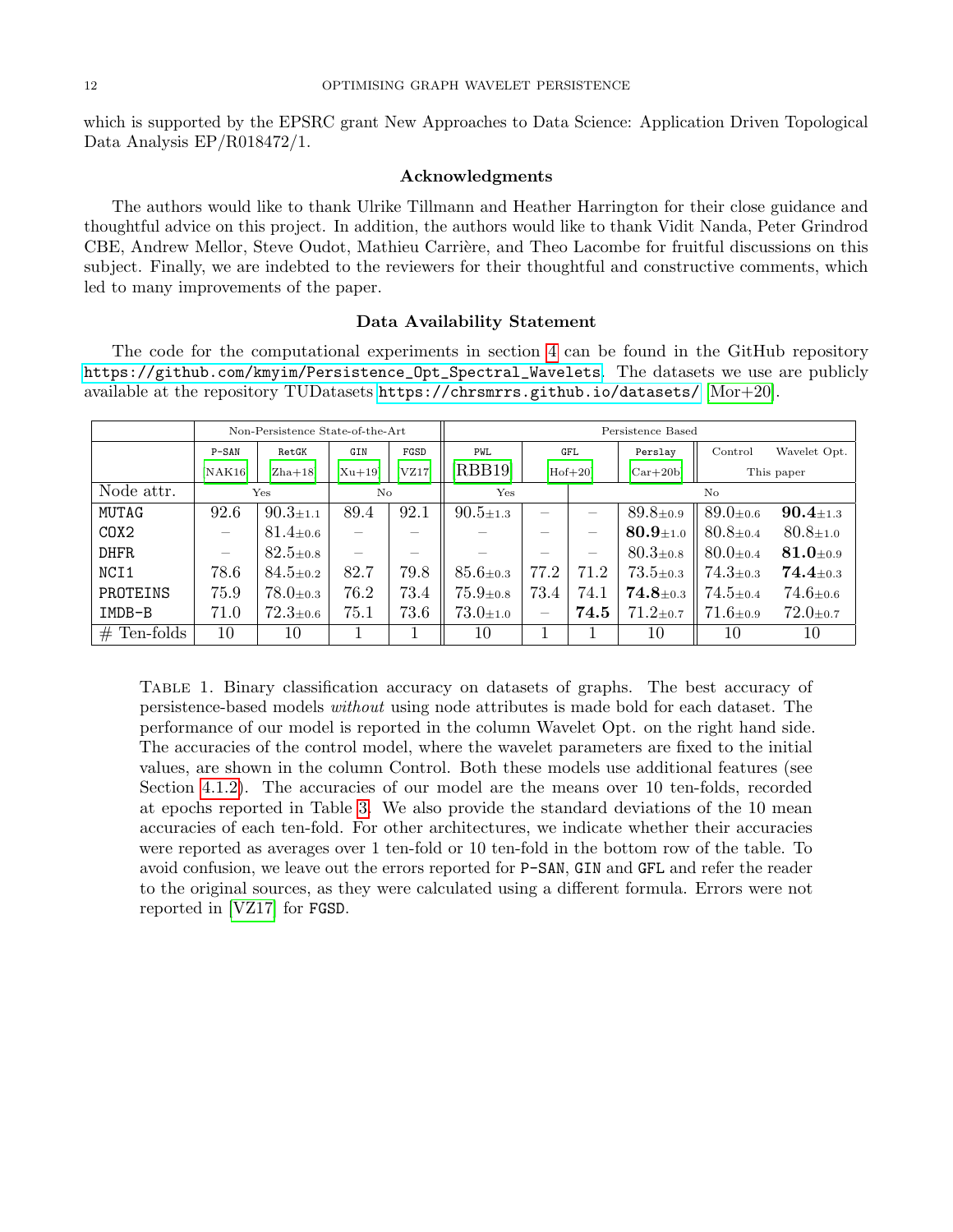<span id="page-12-8"></span>

|                               |                             | Persistence Only             | Non-Persistence Features incl. |                             |  |
|-------------------------------|-----------------------------|------------------------------|--------------------------------|-----------------------------|--|
|                               | Control                     | Wavelet Opt.                 | Control                        | Wavelet Opt.                |  |
| MUTAG                         | $89.2 + 0.6$                | $89.8 + 0.8$                 | $89.0 + 0.6$                   | $90.4 + 0.4$                |  |
| C <sub>0</sub> X <sub>2</sub> | $79.6 + 1.0$                | $79.4 + 0.7$                 | $80.8 + 1.0$                   | $80.8 + 1.0$                |  |
| DHFR.                         | $79.9 + 0.4$                | $80.4 + 0.4$                 | $80.3{\scriptstyle \pm0.9}$    | $81.0 + 0.9$                |  |
| NCI1                          | $73.7 + 0.2$                | $74.3 + 0.5$                 | $74.3{\scriptstyle \pm0.3}$    | $74.4{\scriptstyle \pm0.3}$ |  |
| PROTEINS                      | $72.9 + 0.3$                | $73.0 + 0.4$                 | $74.5 + 0.4$                   | $74.6 + 0.6$                |  |
| IMDB-B                        | $68.3{\scriptstyle \pm0.5}$ | $68.6{\scriptstyle \pm 0.7}$ | $71.6 + 0.9$                   | $72.0 + 0.7$                |  |

<span id="page-12-6"></span>Table 2. Binary classification accuracy of our model where we vary whether non-Persistence features are included and whether the wavelet is optimised. The reported accuracies are the mean over 10 ten-folds, recorded at epochs reported in Table [3.](#page-12-6) We also provide standard deviations of the 10 mean accuracies of each ten-fold. See Section [4.1.2](#page-9-0) for the particulars about the non-persistence features.

|          |         | Persistence Only | Non-Persistencee Features incl. |              |  |
|----------|---------|------------------|---------------------------------|--------------|--|
|          | Control | Wavelet Opt.     | Control                         | Wavelet Opt. |  |
| MUTAG    | 25      | 125              | 25                              | 75           |  |
| COX2     | 50      | 50               | 25                              | 25           |  |
| DHFR.    | 125     | 250              | 125                             | 45           |  |
| NCI1     | 270     | 270              | 500                             | 370          |  |
| PROTEINS | 50      | 50               | 125                             | 125          |  |
| IMDB-B   | 100     | 25               | 75                              | 50           |  |

Table 3. Epochs at which accuracies in Table [2](#page-12-8) are recorded.

|                                        |     |     |      | MUTAG COX2 DHFR NCI1 IMDB-B |
|----------------------------------------|-----|-----|------|-----------------------------|
| $\frac{4}{5}$ # graphs $\frac{188}{5}$ | 467 | 756 | 4110 | 1000                        |
| batch size   $10$                      |     |     | 20   | 50                          |

<span id="page-12-7"></span>Table 4. Batch sizes in the graph classification experiments for different datasets described in section [4.](#page-8-1)

# References

- <span id="page-12-3"></span>[CCG91] Sheng Chen, Colin FN Cowan, and Peter M Grant. "Orthogonal least squares learning algorithm for radial basis function networks". In: IEEE Transactions on neural networks 2.2 (1991), pp. 302–309.
- <span id="page-12-5"></span>[Deb+91] Asim Kumar Debnath et al. "Structure-activity relationship of mutagenic aromatic and heteroaromatic nitro compounds. correlation with molecular orbital energies and hydrophobicity". In: Journal of Medicinal Chemistry 34.2 (1991), pp. 786–797.
- <span id="page-12-4"></span>[PS91] Jooyoung Park and Irwin W Sandberg. "Universal approximation using radial-basis-function networks". In: Neural computation 3.2 (1991), pp. 246–257.
- <span id="page-12-0"></span>[Gra95] Amara Graps. "An introduction to wavelets". In: IEEE computational science and engineering 2.2 (1995), pp. 50–61.
- <span id="page-12-1"></span>[CG97] Fan RK Chung and Fan Chung Graham. Spectral graph theory. 92. American Mathematical Soc., 1997.
- <span id="page-12-2"></span>[TB97] Lloyd N Trefethen and David Bau III. Numerical linear algebra. Vol. 50. Siam, 1997.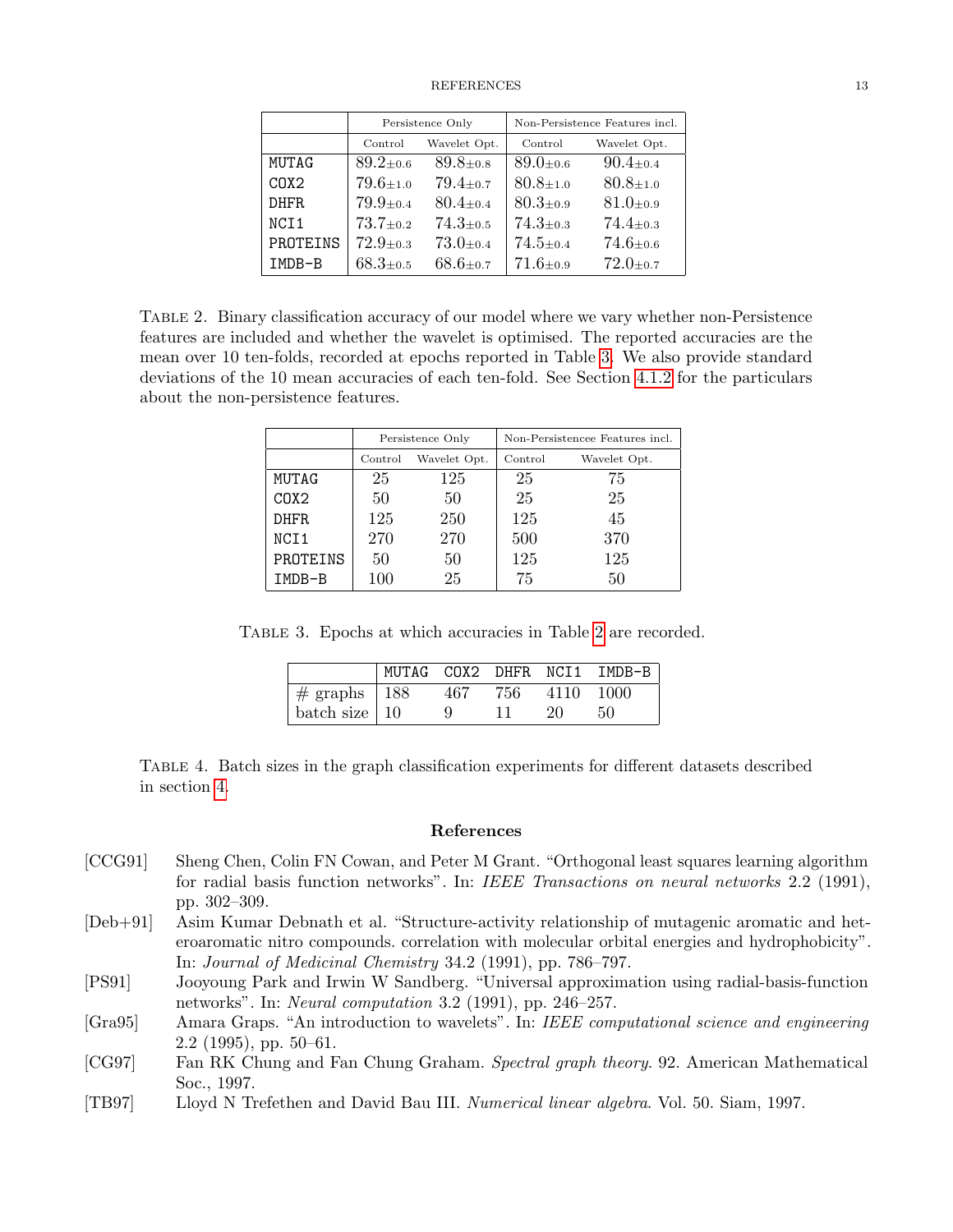<span id="page-13-19"></span><span id="page-13-18"></span><span id="page-13-16"></span><span id="page-13-15"></span><span id="page-13-13"></span><span id="page-13-12"></span><span id="page-13-11"></span><span id="page-13-6"></span><span id="page-13-3"></span><span id="page-13-2"></span>

| $[Aka+01]$ | Ali N Akansu et al. Multiresolution signal decomposition: transforms, subbands, and wavelets.<br>Academic press, 2001.                                                                        |
|------------|-----------------------------------------------------------------------------------------------------------------------------------------------------------------------------------------------|
| [DD03]     | Paul D Dobson and Andrew J Doig. "Distinguishing enzyme structures from non-enzymes"                                                                                                          |
|            | without alignments". In: Journal of Molecular Biology 330.4 (2003), pp. 771-783.                                                                                                              |
| [SOW03]    | Jeffrey J Sutherland, Lee A O'brien, and Donald F Weaver. "Spline-fitting with a genetic<br>algorithm: A method for developing classification structure- activity relationships". In: Journal |
|            | of Chemical Information and Computer Sciences 43.6 (2003), pp. 1906–1915.                                                                                                                     |
| $[Bor+05]$ | Karsten M Borgwardt et al. "Protein function prediction via graph kernels". In: <i>Bioinformatics</i>                                                                                         |
|            | $21.\text{suppl}_1$ (2005), pp. i47-i56.                                                                                                                                                      |
| [ZCO5]     | Afra Zomorodian and Gunnar Carlsson. "Computing persistent homology". In: Discrete $\mathcal{C}$                                                                                              |
|            | Computational Geometry 33.2 (2005), pp. 249-274.                                                                                                                                              |
| [BLS07]    | Türker Biyikoglu, Josef Leydold, and Peter F Stadler. Laplacian eigenvectors of graphs: Perron-                                                                                               |
|            | Frobenius and Faber-Krahn type theorems. Springer, 2007.                                                                                                                                      |
| [CEH07]    | David Cohen-Steiner, Herbert Edelsbrunner, and John Harer. "Stability of persistence diagrams".                                                                                               |
|            | In: Discrete & Computational Geometry 37.1 (2007), pp. 103-120.                                                                                                                               |
| [EH08]     | Herbert Edelsbrunner and John Harer. "Persistent homology-a survey". In: Contemporary                                                                                                         |
|            | mathematics $453$ (2008), pp. 257–282.                                                                                                                                                        |
| [WWK08]    | Nikil Wale, Ian A Watson, and George Karypis. "Comparison of descriptor spaces for chemical                                                                                                   |
|            | compound retrieval and classification". In: <i>Knowledge and Information Systems</i> 14.3 (2008),                                                                                             |
|            | pp. 347-375.                                                                                                                                                                                  |
| [CEH09]    | David Cohen-Steiner, Herbert Edelsbrunner, and John Harer. "Extending persistence using                                                                                                       |
|            | Poincaré and Lefschetz duality". In: Foundations of Computational Mathematics 9.1 (2009),                                                                                                     |
|            | pp. 79–103.                                                                                                                                                                                   |
| $[She+09]$ | Nino Shervashidze et al. "Efficient graphlet kernels for large graph comparison". In: Artificial                                                                                              |
|            | Intelligence and Statistics. 2009, pp. 488-495.                                                                                                                                               |
| [SOG09]    | Jian Sun, Maks Ovsjanikov, and Leonidas Guibas. "A concise and provably informative multi-                                                                                                    |
|            | scale signature based on heat diffusion". In: <i>Computer graphics forum</i> . Vol. 28 No. 5. Wiley                                                                                           |
|            | Online Library. 2009, pp. 1383-1392.                                                                                                                                                          |
| [BK10]     | Michael M Bronstein and Iasonas Kokkinos. "Scale-invariant heat kernel signatures for non-rigid                                                                                               |
|            | shape recognition". In: 2010 IEEE Computer Society Conference on Computer Vision and                                                                                                          |
|            | Pattern Recognition. IEEE. 2010, pp. 1704-1711.                                                                                                                                               |
| $[Vis+10]$ | S Vichy N Vishwanathan et al. "Graph kernels". In: The Journal of Machine Learning Research                                                                                                   |
|            | $11$ (2010), pp. 1201–1242.                                                                                                                                                                   |
| [ASCII]    | Mathieu Aubry, Ulrich Schlickewei, and Daniel Cremers. "The wave kernel signature: A quantum                                                                                                  |
|            | mechanical approach to shape analysis". In: 2011 IEEE international conference on computer                                                                                                    |
|            | <i>vision workshops (ICCV workshops)</i> . IEEE. 2011, pp. $1626-1633$ .                                                                                                                      |
| [HVG11]    | David K Hammond, Pierre Vandergheynst, and Rémi Gribonval. "Wavelets on graphs via                                                                                                            |
|            | spectral graph theory". In: Applied and Computational Harmonic Analysis 30.2 (2011), pp. 129–                                                                                                 |
|            | 150.                                                                                                                                                                                          |
| $[She+11]$ | Nino Shervashidze et al. "Weisfeiler-lehman graph kernels." In: Journal of Machine Learning                                                                                                   |
|            | <i>Research</i> 12.9 $(2011)$ .                                                                                                                                                               |

- <span id="page-13-17"></span><span id="page-13-14"></span><span id="page-13-9"></span><span id="page-13-8"></span><span id="page-13-7"></span><span id="page-13-5"></span><span id="page-13-1"></span><span id="page-13-0"></span>[KM12] Nils Kriege and Petra Mutzel. "Subgraph Matching Kernels for Attributed Graphs". In: Proceedings of the 29th International Coference on International Conference on Machine Learning. ICML'12. Edinburgh, Scotland: Omnipress, 2012, pp. 291–298. isbn: 9781450312851.
- <span id="page-13-4"></span>[LH13] Chunyuan Li and A Ben Hamza. "A multiresolution descriptor for deformable 3D shape retrieval". In: The Visual Computer 29.6-8 (2013), pp. 513–524.
- <span id="page-13-10"></span>[HRG14] Nan Hu, Raif M Rustamov, and Leonidas Guibas. "Stable and informative spectral signatures for graph matching". In: Proceedings of the IEEE Conference on Computer Vision and Pattern Recognition. 2014, pp. 2305–2312.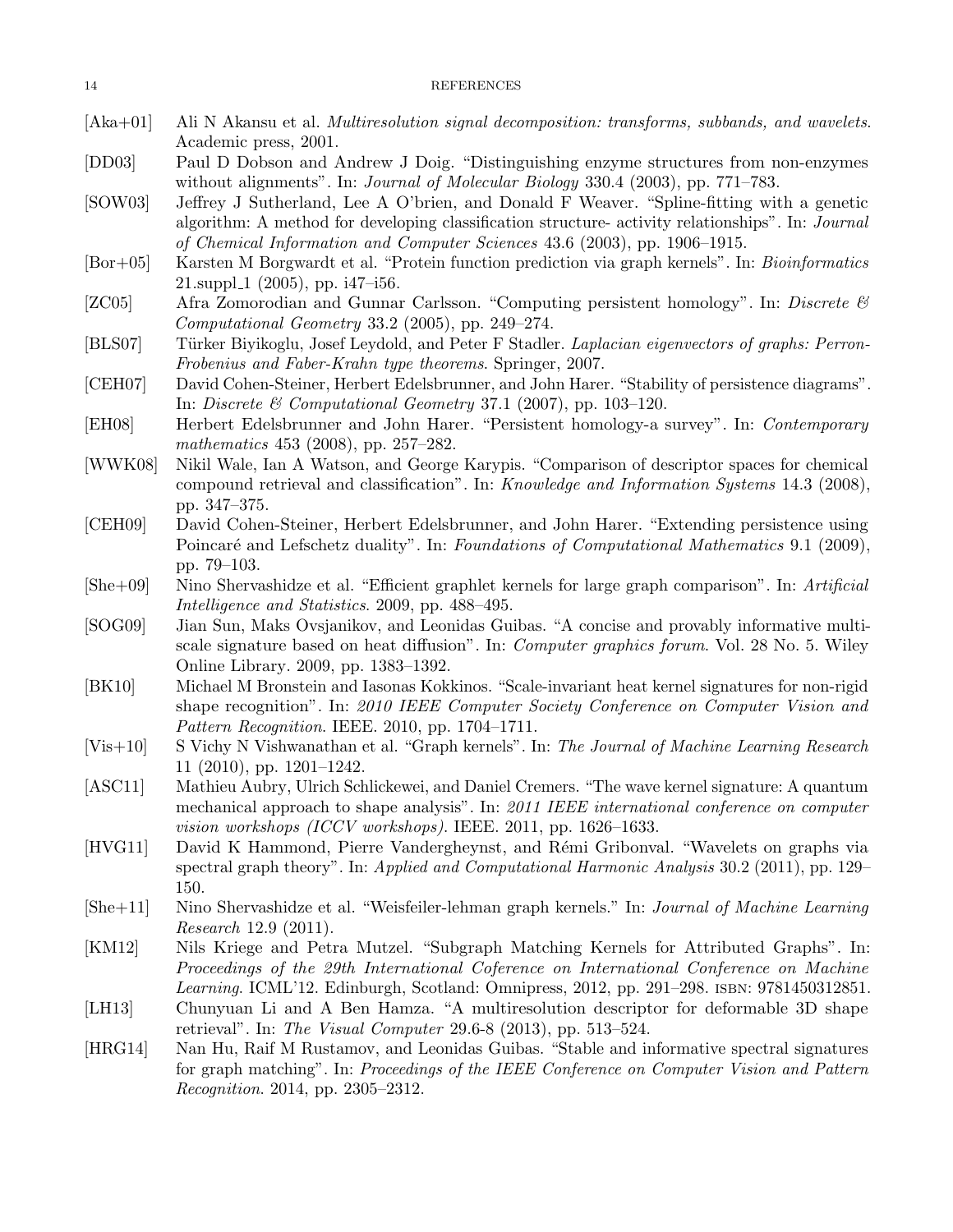- <span id="page-14-17"></span>[KB14] Diederik P Kingma and Jimmy Ba. "Adam: A method for stochastic optimization". In: arXiv preprint arXiv:1412.6980 (2014).
- <span id="page-14-2"></span> $[Tur+14]$  Katharine Turner et al. "Fréchet means for distributions of persistence diagrams". In: Discrete  $\mathscr{\mathscr{C}}$  Computational Geometry 52.1 (2014), pp. 44–70.
- <span id="page-14-13"></span>[Bub15] Peter Bubenik. "Statistical topological data analysis using persistence landscapes". In: The Journal of Machine Learning Research 16.1 (2015), pp. 77–102.
- <span id="page-14-15"></span>[YV15] Pinar Yanardag and SVN Vishwanathan. "Deep graph kernels". In: Proceedings of the 21th ACM SIGKDD International Conference on Knowledge Discovery and Data Mining. 2015, pp. 1365–1374.
- <span id="page-14-16"></span>[CK16] Ilya Chevyrev and Andrey Kormilitzin. "A primer on the signature method in machine learning". In: arXiv preprint arXiv:1603.03788 (2016).
- <span id="page-14-11"></span>[Chu16] Charles K Chui. An introduction to wavelets. Elsevier, 2016.
- <span id="page-14-3"></span>[GHO16] Marcio Gameiro, Yasuaki Hiraoka, and Ippei Obayashi. "Continuation of point clouds via persistence diagrams". In: Physica D: Nonlinear Phenomena 334 (2016), pp. 118–132.
- <span id="page-14-18"></span>[NAK16] Mathias Niepert, Mohamed Ahmed, and Konstantin Kutzkov. "Learning Convolutional Neural Networks for Graphs". In: Proceedings of The 33rd International Conference on Machine Learning. Ed. by Maria Florina Balcan and Kilian Q. Weinberger. Vol. 48. Proceedings of Machine Learning Research. New York, New York, USA: PMLR, June 2016, pp. 2014–2023. url: <http://proceedings.mlr.press/v48/niepert16.html>.
- <span id="page-14-14"></span>[Ada+17] Henry Adams et al. "Persistence images: A stable vector representation of persistent homology". In: The Journal of Machine Learning Research 18.1 (2017), pp. 218–252.
- <span id="page-14-20"></span>[VZ17] Saurabh Verma and Zhi-Li Zhang. "Hunt for the Unique, Stable, Sparse and Fast Feature Learning on Graphs". In: Proceedings of the 31st International Conference on Neural Information Processing Systems. NIPS'17. Long Beach, California, USA: Curran Associates Inc., 2017, pp. 87–97. isbn: 9781510860964.
- <span id="page-14-12"></span>[New18] Mark Newman. Networks. Oxford university press, 2018.
- <span id="page-14-4"></span>[PSO18] Adrien Poulenard, Primoz Skraba, and Maks Ovsjanikov. "Topological function optimization for continuous shape matching". In: Computer Graphics Forum. Vol. 37 No. 5. Wiley Online Library. 2018, pp. 13–25.
- <span id="page-14-19"></span>[Zha+18] Zhen Zhang et al. "RetGK: Graph Kernels Based on Return Probabilities of Random Walks". In: Proceedings of the 32nd International Conference on Neural Information Processing Systems. NIPS'18. Montréal, Canada: Curran Associates Inc., 2018, pp. 3968–3978.
- <span id="page-14-8"></span>[Che+19] Chao Chen et al. "A Topological Regularizer for Classifiers via Persistent Homology". In: The 22nd International Conference on Artificial Intelligence and Statistics. 2019, pp. 2573–2582.
- <span id="page-14-7"></span>[Clo+19] James R Clough et al. "Explicit topological priors for deep-learning based image segmentation using persistent homology". In: International Conference on Information Processing in Medical Imaging. Springer. 2019, pp. 16–28.
- <span id="page-14-5"></span>[Hof+19] Christoph Hofer et al. "Connectivity-optimized representation learning via persistent homology". In: International Conference on Machine Learning. PMLR. 2019, pp. 2751–2760.
- <span id="page-14-6"></span>[Hu+19] Xiaoling Hu et al. "Topology-preserving deep image segmentation". In: Advances in Neural Information Processing Systems. 2019, pp. 5658–5669.
- <span id="page-14-9"></span>[LOT19] Jacob Leygonie, Steve Oudot, and Ulrike Tillmann. "A Framework for Differential Calculus on Persistence Barcodes". In: arXiv preprint arXiv:1910.00960 (2019).
- <span id="page-14-1"></span>[RBB19] Bastian Rieck, Christian Bock, and Karsten Borgwardt. "A persistent weisfeiler-lehman procedure for graph classification". In: International Conference on Machine Learning. PMLR. 2019, pp. 5448–5458.
- <span id="page-14-10"></span>[RG19] Raif M Rustamov and Leonidas J Guibas. "Wavelets on graphs via deep learning". In: Vertex-Frequency Analysis of Graph Signals. Springer, 2019, pp. 207–222.
- <span id="page-14-0"></span>[Xu+19] Bingbing Xu et al. "Graph wavelet neural network". In: arXiv preprint arXiv:1904.07785 (2019).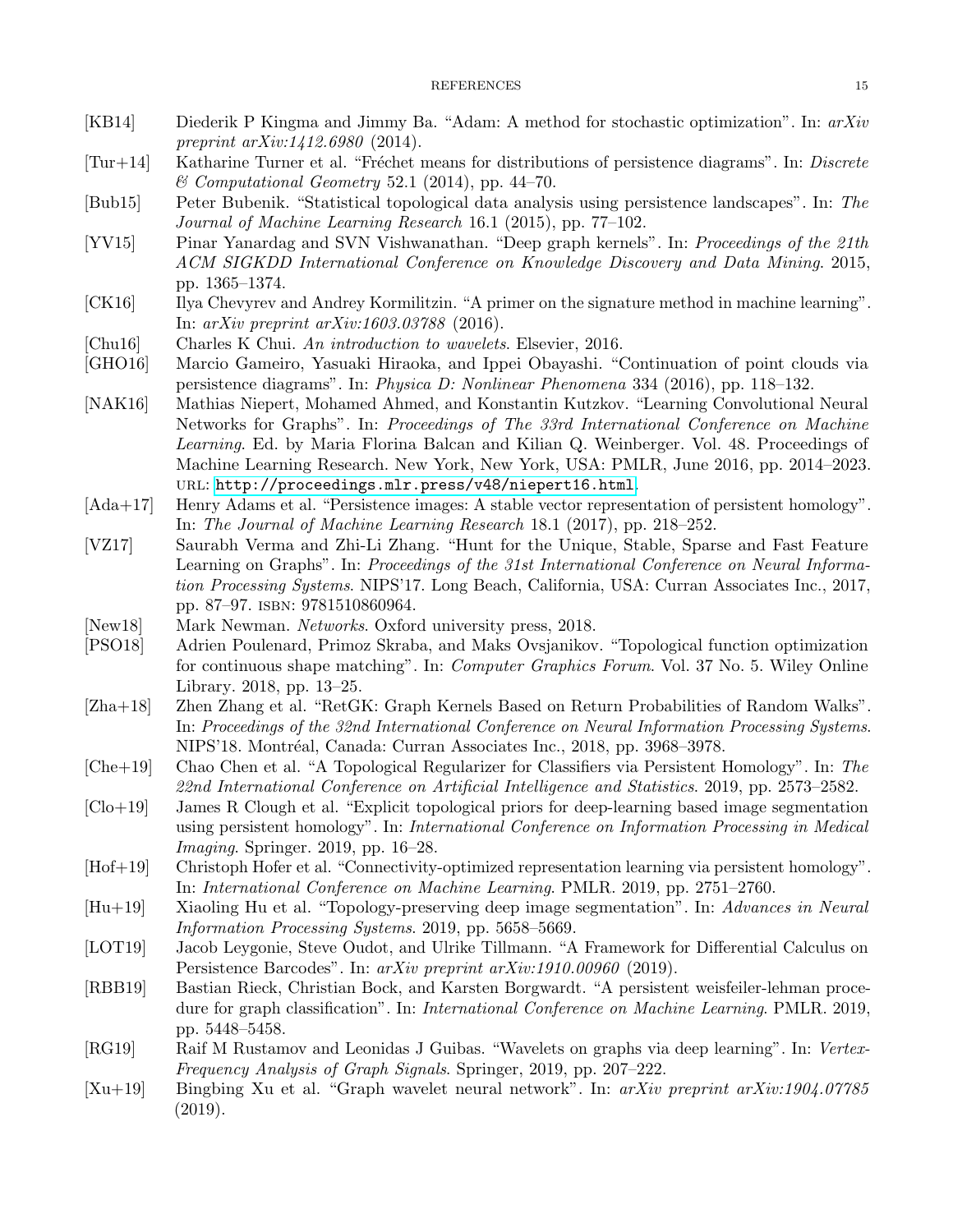- <span id="page-15-0"></span>[ZW19] Qi Zhao and Yusu Wang. "Learning metrics for persistence-based summaries and applications for graph classification". In: Advances in Neural Information Processing Systems. 2019, pp. 9859– 9870.
- <span id="page-15-3"></span>[Brü+20] Rickard Brüel-Gabrielsson et al. "Topology-Aware Surface Reconstruction for Point Clouds". In: Computer Graphics Forum. Vol. 39 No. 5. Wiley Online Library. 2020, pp. 197–207.
- <span id="page-15-7"></span>[Car+20a] Mathieu Carriere et al. "A note on stochastic subgradient descent for persistence-based functionals: convergence and practical aspects". In:  $arXiv$  preprint  $arXiv:2010.08356$  (2020).
- <span id="page-15-1"></span> $[Car+20b]$  Mathieu Carrière et al. "Perslay: A neural network layer for persistence diagrams and new graph topological signatures". In: International Conference on Artificial Intelligence and Statistics. PMLR. 2020, pp. 2786–2796.
- <span id="page-15-10"></span>[CD20] Padraig Corcoran and Bailin Deng. "Regularization of Persistent Homology Gradient Computation". In:  $arXiv$  preprint  $arXiv:2011.05804$  (2020).
- <span id="page-15-8"></span>[Dav+20] Damek Davis et al. "Stochastic subgradient method converges on tame functions". In: Foundations of computational mathematics 20.1 (2020), pp. 119–154.
- <span id="page-15-5"></span>[Gab+20] Rickard Brüel Gabrielsson et al. "A topology layer for machine learning". In: International Conference on Artificial Intelligence and Statistics. PMLR. 2020, pp. 1553–1563.
- <span id="page-15-11"></span>[Hof+20] Christoph Hofer et al. "Graph filtration learning". In: International Conference on Machine Learning. PMLR. 2020, pp. 4314–4323.
- <span id="page-15-6"></span>[Kac20] Oleg Kachan. "Persistent Homology-Based Projection Pursuit". In: Proceedings of the IEEE/CVF Conference on Computer Vision and Pattern Recognition Workshops. 2020, pp. 856–857.
- <span id="page-15-4"></span>[Moo+20] Michael Moor et al. "Topological autoencoders". In: International Conference on Machine Learning. PMLR. 2020, pp. 7045–7054.
- <span id="page-15-12"></span>[Mor+20] Christopher Morris et al. "TUDataset: A collection of benchmark datasets for learning with graphs". In: ICML 2020 Workshop on Graph Representation Learning and Beyond (GRL+ 2020). 2020. arXiv: [2007.08663](https://arxiv.org/abs/2007.08663). url: <www.graphlearning.io>.
- <span id="page-15-2"></span>[OS20] Steve Oudot and Elchanan Solomon. "Inverse problems in topological persistence". In: Topological Data Analysis. Springer, 2020, pp. 405–433.
- <span id="page-15-9"></span>[SWB20] Elchanan Solomon, Alexander Wagner, and Paul Bendich. "A Fast and Robust Method for Global Topological Functional Optimization". In: arXiv preprint arXiv:2009.08496 (2020).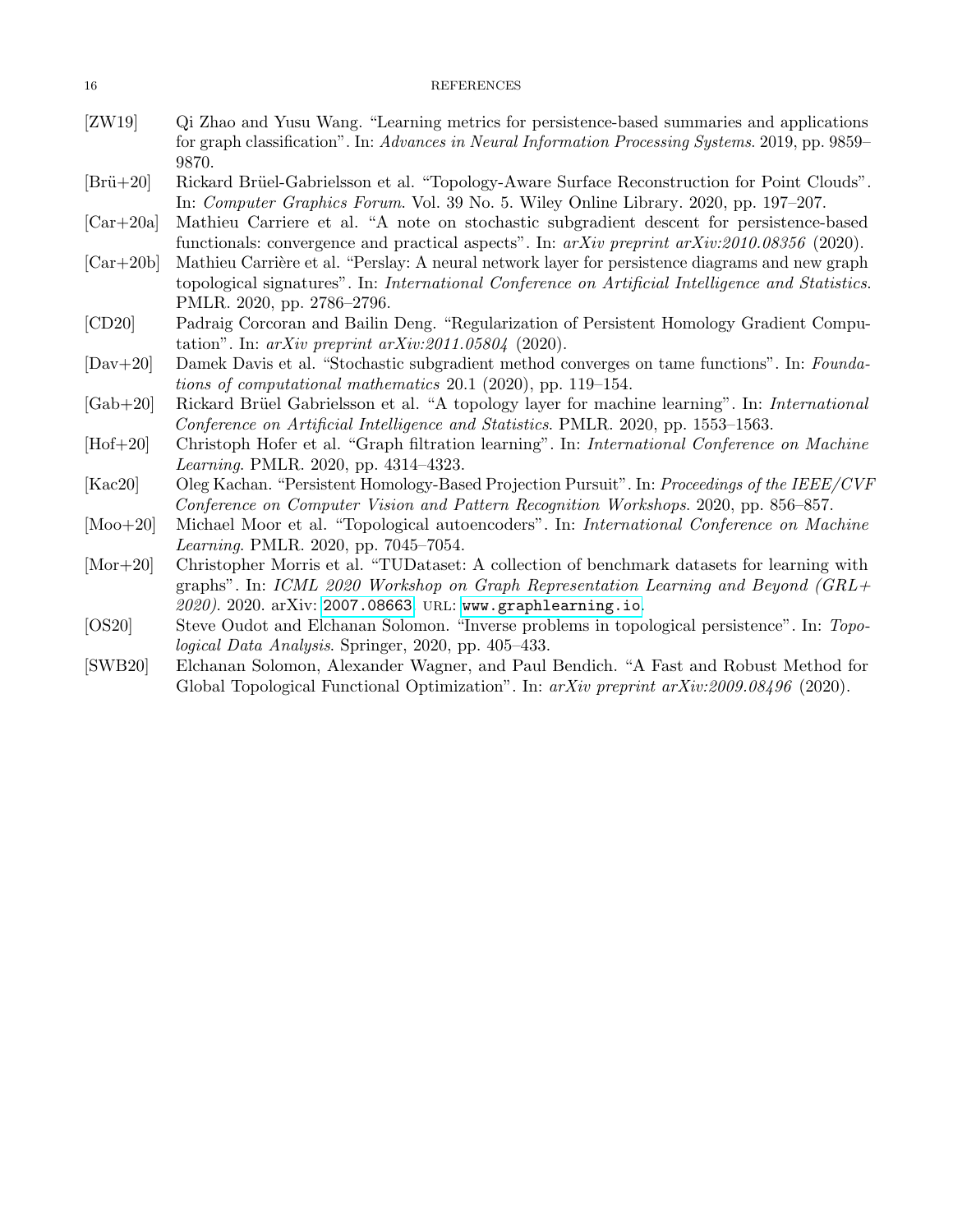#### A. Differentiability of the extended persistence map

<span id="page-16-0"></span>Let K be a finite simplicial complex with vertex set V and dimension  $d \in \mathbb{N}$ . A vertex function  $f \in \mathbb{R}^V$ extends to the whole complex via  $f(\sigma) := \max_{v \in \sigma} f(v)$ . Filtrations, persistence modules and barcodes are then defined analogously to the case of a graph. The extended barcode of a function  $f$  now consists of  $3(d+1)$  barcodes:

$$
\mathsf{EPH}(f) = \left[ \{ \mathsf{EPH}_p^{\mathsf{k}}(f) \}_{k \in \{\text{ord}, \text{ext}, \text{rel}\}} \right]_{p=0}^d \in \mathbf{Bar}^{3(d+1)}.
$$
 (26)

We then have the extended persistence map

$$
\mathsf{EPH}: \mathbb{R}^V \to \mathbf{Bar}^{3(d+1)},
$$

and the ordinary persistence map as in remark [3.1](#page-7-2)

$$
\mathsf{PH}: f \in \mathbb{R}^K \longmapsto [\mathsf{PH}_p(f)]_{p=0}^d \in \mathbf{Bar}^{d+1}.
$$

<span id="page-16-1"></span>**Proposition A.1.** Let K be a finite simplicial complex, and let  $F : \mathcal{M} \to \mathbb{R}^V$  be a generically differentiable parametrisation. Then the composition  $EPH \circ F$  is generically differentiable.

In particular, taking the parameter space M to be the space  $\mathbb{R}^V$  of vertex functions, we obtain the generic differentiablility of the extended persistence map EPH itself. Note that, however, we could not have directly deduced the generic differentiability of any composition of the form EPH ◦ F from the generic differentiability of EPH. This is due to the fact that the image of a parametrisation F might lie in the set where EPH is not differentiable.

The idea of our proof is to view the extended persistence of a vertex function  $f \in \mathbb{R}^V$  as the ordinary persistence of an extension of f over the cone complex  $C(K)$ . We note that this point of view has proven to be particularly useful for computing extended persistence in practice [\[CEH09\]](#page-13-13). The relationship between EPH and PH can be described by a commutative diagram:



whose vertical maps are differentiable. Thus, we can deduce the differentiability of the extended persistence map EPH from the results of [\[LOT19\]](#page-14-9) about the ordinary persistence map PH.

PROOF OF PROPOSITION [A.1.](#page-16-1) Let  $f \in \mathbb{R}^V$  be a vertex function. Let  $K^t$  (resp.  $K_t$ ) be the maximal sub complexes of K induced by vertices taking values greater (resp less) than t. For  $0 \leq p \leq d$ , the associated p-th extended persistent homology module  $V_p(f)$  is:

$$
0 = H_p(\emptyset) \longrightarrow \cdots \longrightarrow H_p(K_s) \xrightarrow{s \le t} H_p(K_t) \longrightarrow \cdots \longrightarrow H_p(K) \qquad \qquad \downarrow \cong \qquad (27)
$$
\n
$$
0 = H_p(K, K) \longleftarrow \cdots \longleftarrow H_p(K, K^s) \xleftarrow{s \le t} H_p(K, K^t) \longleftarrow \cdots \longleftarrow H_p(K, \emptyset)
$$

As such,  $\mathsf{V}_p(f)$  is a module indexed over the extended real line  $\mathbb{R} \sqcup \{\infty\} \sqcup \mathbb{R}^{\text{op}}$ . We construct an equivalent module  $V_{p,R}(f)$  over the simpler, compact poset  $[-R; 3R]$ , where  $R > 0$  is a large enough constant chosen hereafter. For this, we consider the poset map that collapses  $\mathbb{R} \sqcup \{\infty\} \sqcup \mathbb{R}^{\text{op}}$  onto  $[-R; 3R]$  as in fig. [2.](#page-17-0) Formally, the poset map is defined on R as the canonical retraction onto  $[-R;R]$ , on  $\mathbb{R}^{\text{op}}$  as the symmetry  $t \mapsto 2R - t$  followed by the canonical retraction onto  $[-R; R]$ , and sends the point  $\infty$  to R.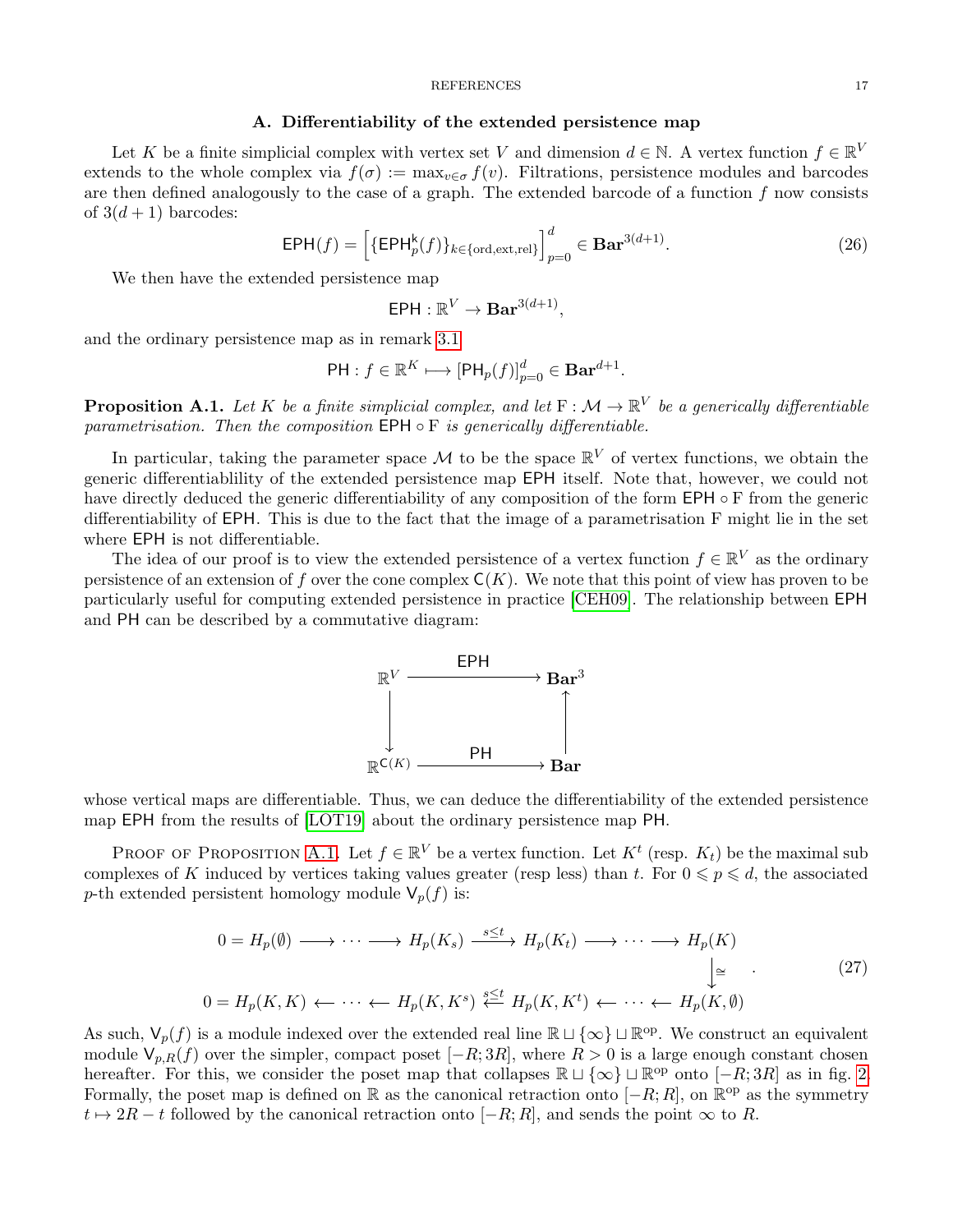<span id="page-17-0"></span>

Figure 2. Collapsing the dotted part of the left poset yields the compact poset on the right.

If we choose  $R > \sup_{\sigma} |f(\sigma)|$ , then no new simplex enters the subcomplexes  $K_t$  or  $K^t$  for  $t \notin [R;R]$ and  $t \notin [R; R]^{\text{op}}$ . Hence, the module  $\mathsf{V}_p(f)$  is locally constant outside of  $[R; R]$  and  $[R; R]^{\text{op}}$ . By applying the (inverse of the) poset map described above, we thus get a  $[-R; 3R]$ -indexed module  $V_{p,R}(f)$ :

<span id="page-17-1"></span>
$$
0 = H_p(K_{-R}) \longrightarrow \cdots \longrightarrow H_p(K_s) \xrightarrow{s \le t} H_p(K_t) \longrightarrow \cdots \longrightarrow H_p(K_R)
$$
  
\n
$$
\downarrow \cong \qquad (28)
$$
  
\n
$$
0 = H_p(K, K^{-R}) \longleftarrow \cdots \longleftarrow H_p(K, K^{2R-t}) \stackrel{t \ge s}{\longleftarrow} H_p(K, K^{2R-s}) \longleftarrow \cdots \longleftarrow H_p(K; K^R)
$$

The extended module module  $\mathsf{V}_p(f)$  is essentially equivalent to the ordinary module  $\mathsf{V}_{p,R}(f)$ , since we can retrieve the extended barcode  $\text{EPH}_p(f)$  of  $\mathsf{V}_p(f)$  from the barcode of  $\mathsf{V}_{p,R}(f)$  as follows:

- Each interval  $\langle b, d \rangle$  in the barcode of  $V_{p,R}(f)$  such that  $b \leq d < R$  yields an interval  $\langle b, d \rangle$  in  $\mathsf{EPH}^{\mathsf{ord}}_p(f);$
- Each interval  $\langle b, d \rangle$  in the barcode of  $V_{p,R}(f)$  such that  $b < R < d$  yields an interval  $\langle b, 2R d \rangle$  in  $EPH<sub>p</sub><sup>ext</sup>(f);$
- Each interval  $\langle b, d \rangle$  in the barcode of  $\mathsf{V}_{p,R}(f)$  such that  $R < b \leq d$  yields an interval  $\langle 2R b, 2R d \rangle$ in  $\textsf{EPH}^{\textsf{rel}}_p(f)$ .

We denote this decoding map by  $Dec_R : Bar \to Bar^3$ . We next take advantage of working with the ordinary module  $V_{p,R}(f)$  by viewing it as the sub level set persistent homology module of a function defined on the cone  $\mathsf{C}(K)$ .

Note that the relative homology groups of  $V_{p,R}(f)$  in the second row of Eq. [\(28\)](#page-17-1) may be replaced with ordinary (reduced) homology groups of the cones  $C(K^{2R-t})$  using the functorial isomorphism:

$$
H_p(K, K^{2R-t}) \cong \tilde{H}_p(K/K^{2R-t}) \cong \tilde{H}_p(K \cup \mathsf{C}\big(K^{2R-t}\big)).
$$

We denote by  $\omega$  the distinguished vertex of such cones. It is then clear that  $V_{p,R}(f)$  equals the ordinary p-th sub level set persistent (reduced) homology module of the function  $\hat{f}_R : \mathsf{C}(K) \to \mathbb{R}$  defined by

$$
\hat{f}_R(\sigma) := f(\sigma)
$$
 and  $\hat{f}_R(\sigma \sqcup {\omega}) := 2R - \min_{v \text{ vertex in } \sigma} f(v)$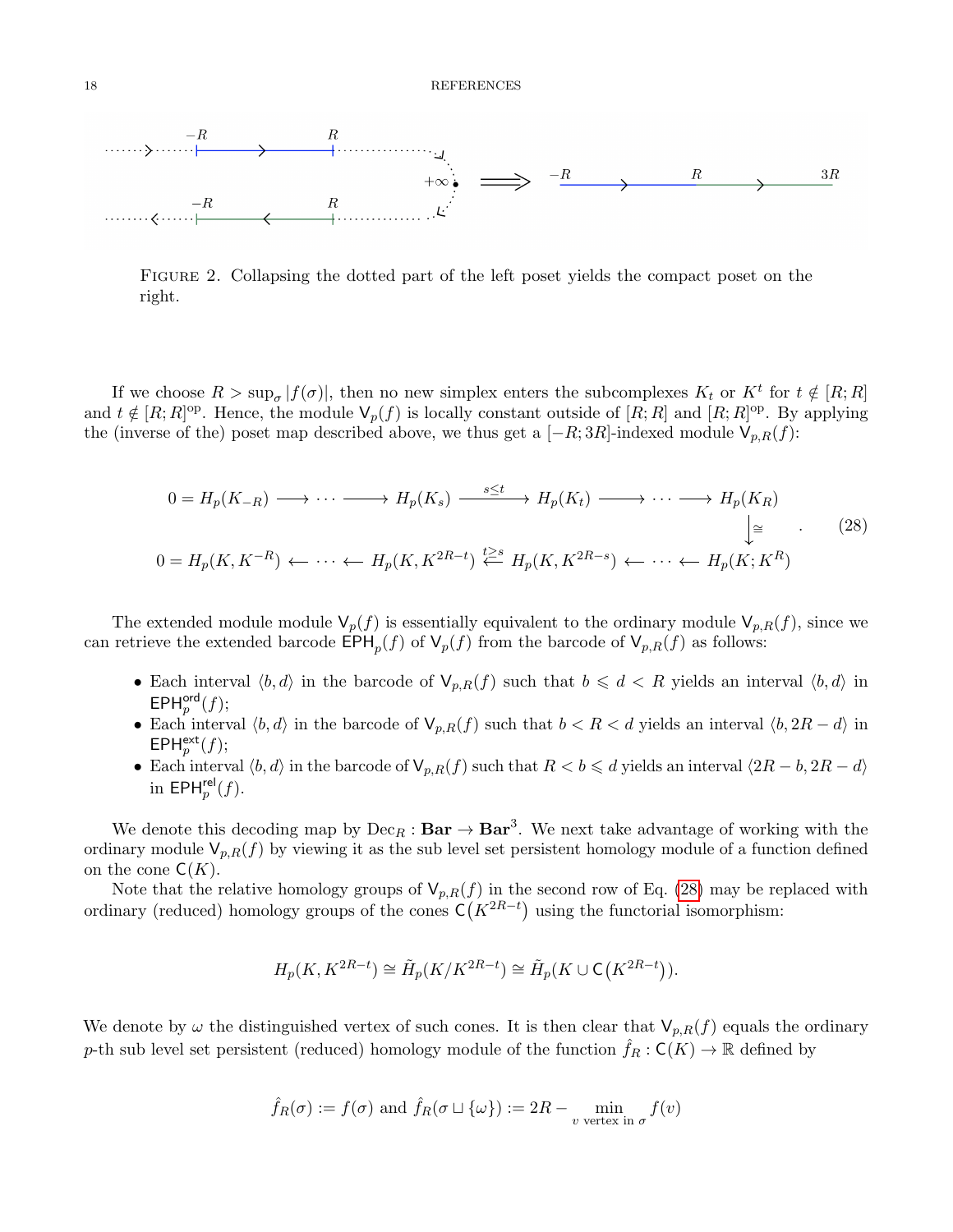for any simplex  $\sigma \in K$ , and  $\hat{f}_R(\omega) := -R$  by convention. Plugging these constructions together, we connect the ordinary and extended maps in the commmutative diagram:<sup>[4](#page-18-1)</sup>

<span id="page-18-2"></span>

Note that this diagram only makes sense for parameters  $\theta$  such that  $F(\hat{\theta})_R$  is a function whose sub level sets are sub complexes of  $\mathsf{C}(K)$ , as  $\mathsf{PH}(\widehat{\mathrm{F}(\theta)}_R)$  is undefined otherwise. This requirement is satisfied whenever the inequality  $\sup_{\sigma} |F(\theta)(\sigma)| < R$  holds. For simplicity, we assume that R can be chosen large enough for the inequality to hold for all parameters  $\theta$ , hence the diagram [\(29\)](#page-18-2) makes sense globally on M. One can always avoid this restriction by working locally on compact neighbourhoods in M.

From [\[LOT19,](#page-14-9) Theorem 4.9], the subset  $\mathcal{M}' \subseteq \mathcal{M}$  where the parametrisation F is differentiable and induces a locally constant pre-order on simplices of  $K$  is a generic sub manifold. In turn, all the maps  $\theta \mapsto \min_{v \in \sigma} \mathcal{F}(\theta)(v)$  and  $\theta \mapsto \max_{v \in \sigma} \mathcal{F}(\theta)(v)$ , for  $\sigma \in K$  a simplex, are differentiable over M'. Therefore  $\hat{F}_R : \mathcal{M} \to \mathbb{R}^{C(K)}$  is differentiable over the generic submanifold  $\mathcal{M}'$ .

Since  $\hat{F}_R$  is generically differentiable, so is PH  $\circ$   $\hat{F}_R$  [\[LOT19,](#page-14-9) Theorem 4.9], i.e. we generically have local coordinate systems as in Def. [3.2](#page-7-3). Since the decoding map  $Dec_R$  in diagram [\(29\)](#page-18-2) merely applies an affine transformation to the local coordinate systems and then splits them into three parts (the splitting is constant), we obtain local coordinate systems for EPH  $\circ$  F. Therefore, EPH  $\circ$  F is generically differentiable.

# B. The Wavelet Signature is Well-defined

<span id="page-18-0"></span>In definition [2.1,](#page-3-4) we defined the wavelet signature using the eigenvalues and eigenvectors of a graph Laplacian  $L$ . The wavelet signature is only well defined if it is independent of the choice of eigenbasis for  $L$ , where ambiguity could occur if  $L$  has eigenvalues with multiplicity<sup>[5](#page-18-3)</sup> greater than one.

**Proposition 2.2.** The wavelet signature of a graph is independent of the choice of orthonormal eigenbasis for the Laplacian.

PROOF. Let  $Spec(L) \subset \mathbb{R}$  denote the spectrum of L and  $\phi_1, \ldots, \phi_{|V|}$  be a set of orthonormal eigenvectors of L. Let us denote  $\Phi(\lambda)$  to be a  $|V| \times m$  matrix where m corresponds to the geometric multiplicity of  $\lambda$ , and the m column vectors of  $\Phi(\lambda)$  correspond to eigenvectors  $\phi_{i_1}, \dots, \phi_{i_m}$  with eigenvalue  $\lambda$ . Then we can rewrite the wavelet signature eq. [\(3\)](#page-3-1) as

<span id="page-18-4"></span>
$$
W(g)_v = \sum_{i=1}^{|V|} g(\lambda_i) (\phi_i)_v^2 = \sum_{\lambda \in \text{Spec}(L)} g(\lambda) (\Phi(\lambda) \Phi(\lambda)^\mathsf{T})_{vv}
$$
(30)

Suppose we have another choice of eigenbasis of L. Without loss of generality for  $\lambda \in \text{Spec}(L)$ , the new basis  $\phi'_{i_1},\ldots,\phi'_{i_m}$  for eig( $\lambda$ ) is related to the previous eigenbasis  $\phi_{i_1},\ldots,\phi_{i_m}$  by an orthonormal transformation transformation  $U(\lambda) \in \mathbb{R}^{m \times m}$  on  $\Phi(\lambda)$ :

$$
\Phi'(\lambda) = [\phi'_1 \ \cdots \ \phi'_m] = \Phi(\lambda)U(\lambda).
$$

<span id="page-18-1"></span><sup>&</sup>lt;sup>4</sup>Strictly speaking, the decoding map should furthermore forget the unique unbounded interval  $\langle b, +\infty \rangle$  in the barcode PH $(\hat{f}_R)$ , since the ordinary persistence map PH computes the barcode of a module made of non-reduced homology groups.

<span id="page-18-3"></span> $5$ As L is symmetric and hence diagonalisable, the geometric and algebraic multiplicities of its eigenvalues agree.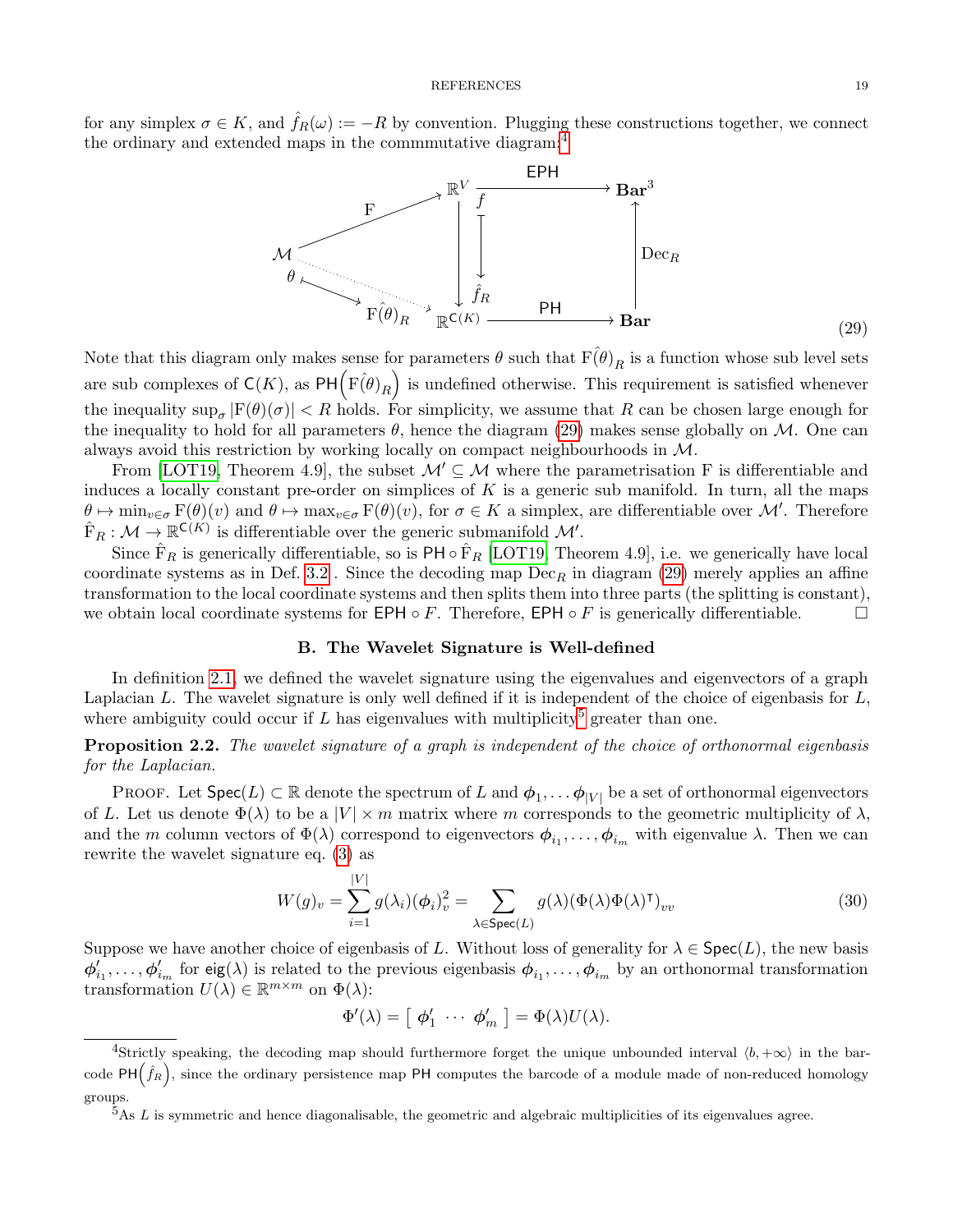As 
$$
U(\lambda)
$$
 is an orthonormal transformation with  $U(\lambda)U(\lambda)^{\intercal} = 1$ ,  
\n
$$
\Phi'(\lambda)\Phi'(\lambda)^{\intercal} = \Phi(\lambda)U(\lambda)(\Phi(\lambda)U(\lambda))^{\intercal}
$$
\n
$$
= \Phi(\lambda)U(\lambda)U(\lambda)^{\intercal}\Phi(\lambda)^{\intercal}
$$
\n
$$
= \Phi(\lambda)\Phi(\lambda)^{\intercal}.
$$

Since the  $V \times V$  matrix  $\Phi(\lambda)\Phi(\lambda)$ <sup>T</sup> is independent of the choice of eigenbasis, the wavelet signature given on the right hand side of eq.  $(30)$  must also be independent of the choice of eigenbasis.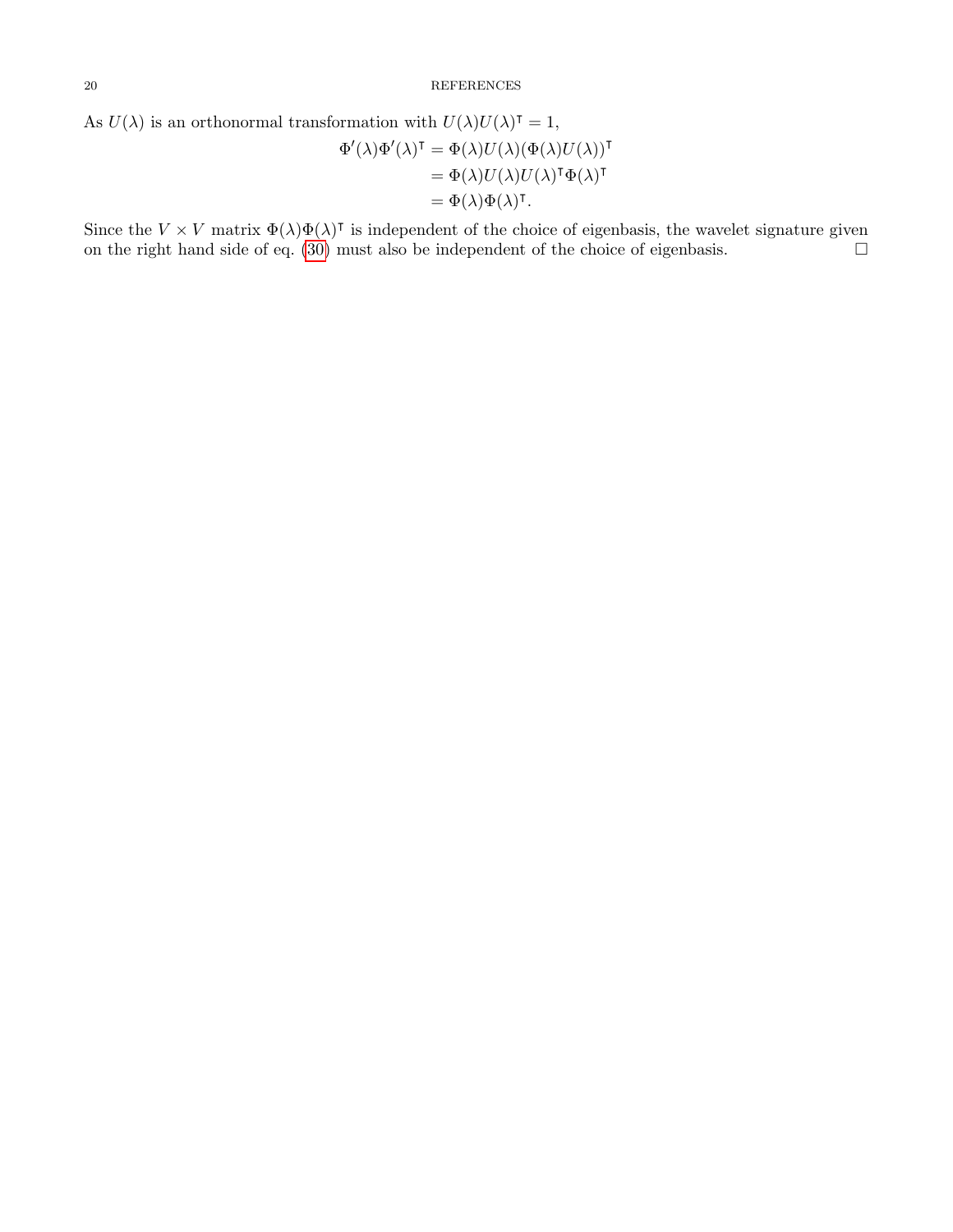<span id="page-20-0"></span>

Figure 3. We consider the parametrisations of wavelet signatures on some datasets of graphs in machine learning, namely MUTAG, COX2, DHFR, NCI1, PROTEINS and IMDB-B, using coefficients of 12 radial basis functions (see eq. [\(25\)](#page-9-1)) and a degree 13 Chebyshev polynomial respectively. For each dataset, we plot the distribution of the singular values  $\sigma$  of the map F in eq. [\(15\)](#page-5-4) from the basis function coefficients  $\theta \in \mathbb{R}^{12}$  to the wavelet signature on the whole dataset of graphs, as a fraction of the largest singular value  $\sigma_{\text{max}}$  of F. We can observe that for both parametrisations, the singular values span many orders of magnitudes across different datasets. Note that the singular values of F not only depend on the choice of basis but also on the dataset of graphs.

## C. Experimental Details

<span id="page-20-1"></span>C.1. Persistence Images Parameters. We vectorised each of the three persistence diagrams  $EPH_0$ ,  $EPH_1^{\text{rel}}$  and  $EPH_1^{\text{ext}}$  as a persistence image. Prior to vectorising the persistence diagrams, we apply a fixed and identical affine transformation to the values of the vertex functions across all graphs in the dataset concerned, such that the maximum and minimum values taken across all graphs in the dataset of the initial vertex function prior to optimisation are scaled to 1 and 0 respectively. The persistence image is sampled on a 20  $\times$  20 grid, whose grid points are equidistantly placed  $\sigma = 1/17$  apart on the square  $[-\sigma, 1 + \sigma]^2$  of the persistence diagrams, where  $\sigma$  is the width of the Gaussian. The Gaussian centred on the birth and persistence coordinates  $\langle b, p \rangle$  of each point is weighted according to its persistence

$$
\omega(p) = \sin^2\left(\frac{\pi}{2}\min\left(\frac{p}{\sigma}, 1\right)\right).
$$

Points with persistence  $p \ge \sigma$  are assigned a uniform weight  $\omega = 1$ , else assigned a weight that diminishes to zero as  $p \to 0$ .

C.2. Convolutional Neural Network Architecture for Persistence Images. We feed each set of three persistence images belonging to either the optimisable or static persistence diagrams as a three channel image into the following convolutional neural network to obtain a  $22\times22$  image:

$$
\text{CNN}: \mathbb{R}^{3 \times 20 \times 20} \xrightarrow{\text{ReLU } \circ \text{ Conv } \circ \text{BN2D}} \mathbb{R}^{20 \times 21 \times 21} \xrightarrow{\text{ReLU } \circ \text{Conv } \circ \text{DO } \circ \text{BN2D}} \mathbb{R}^{22 \times 22}. \tag{31}
$$

The function Conv denotes a convolutional layer with kernel size 2, stride 1, padding 1; BN2D denotes a 2D batch normalisation layer; and DO denotes a dropout layer with dropout probability  $p = 0.5$ .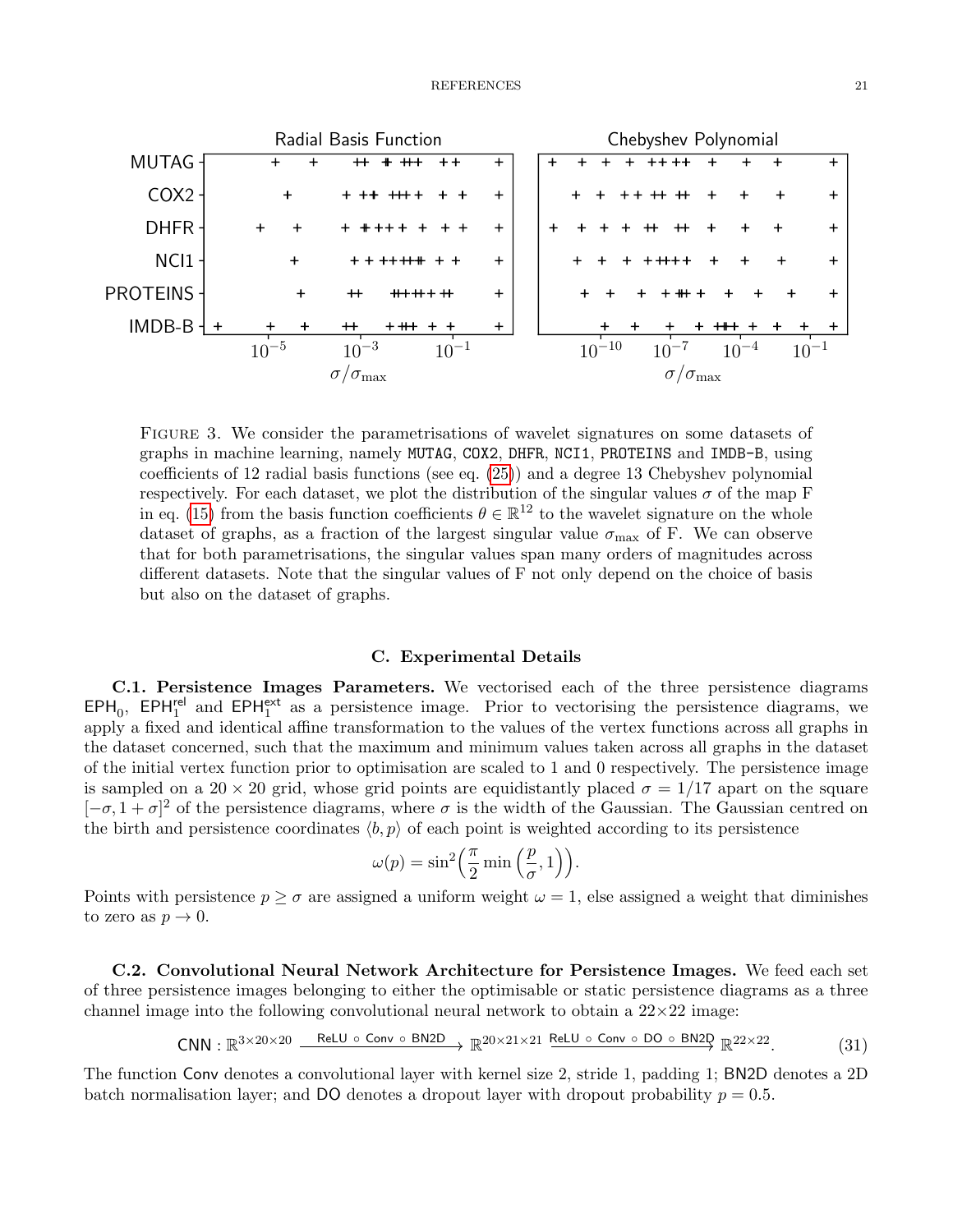<span id="page-21-0"></span>

FIGURE 4. The functions shown are the new, stable wavelet basis  $h'_1, \ldots, h'_{12}$  (eq. [\(12\)](#page-5-3)) for the MUTAG dataset, derived from an initial numerically unstable parametrisation using twelve inverse multiquadric radial basis functions (eq. [\(25\)](#page-9-1)). We parametrise the wavelet as a linear combination of these basis functions.

C.3. Multilayer Perceptron for Non-Persistence Features. We feed non-persistence features as a vector of length  $n = #$  features into the following multilayer perceptron:

$$
\mathsf{MLP} : \mathbb{R}^n \xrightarrow{\mathsf{BN} \circ \mathsf{ReLU} \circ \mathsf{Aff} \circ \mathsf{BN}} \mathbb{R}^n \tag{32}
$$

where  $\mathsf{Aff}: \mathbb{R}^n \to \mathbb{R}^n$  denotes an affine transformation, and **BN** denotes a batch normalisation layer.

C.4. Path Encoding of Laplacian Eigenvalues. For MUTAG, COX2, DHFR, and NCI1, we sort the Laplacian eigenvalues in ascending order and transform the one-dimensional sequence into a two-dimensional time series via a delay embedding

$$
\begin{bmatrix} \lambda_1 & \lambda_2 & \cdots & \lambda_{N-1} & \lambda_N \end{bmatrix} \mapsto \begin{bmatrix} \begin{bmatrix} \lambda_1 \\ \lambda_2 \end{bmatrix} & \begin{bmatrix} \lambda_2 \\ \lambda_3 \end{bmatrix} & \cdots & \begin{bmatrix} \lambda_{N-2} \\ \lambda_{N-1} \end{bmatrix} & \begin{bmatrix} \lambda_{N-1} \\ \lambda_N \end{bmatrix} \end{bmatrix} . \tag{33}
$$